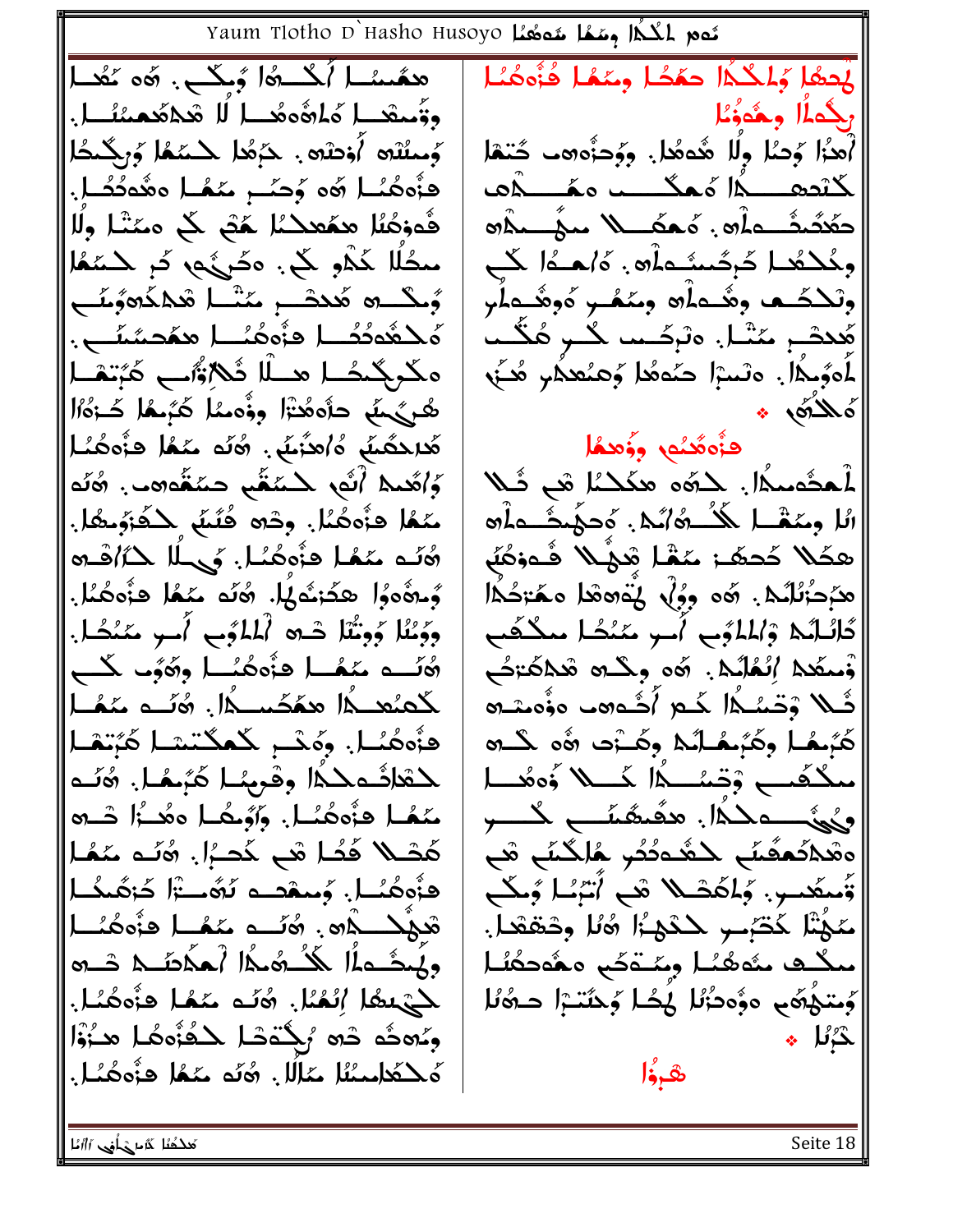تَّوْمِ لِمُكْمُلٍ مِمْعُلٍ مُتَوَهْنًا Vaum Tlotho D`Hasho Husoyo ەُرْكَـْمَا) ىكىشىلا . ەھْەزىتُىلا ۋىـكى ىكىللا وثَكْشُو، اُهْفُصْهَا وُحِنُبِكَا. كَاهِكَا كَعْشَـــْــْمَوْلُمْ هَٰامْنُنُّــْـْـْمَلَا. مَكْـــــِ هْرْصُمْ شَـْرُهُ . «كُلّْـمْ مْتْغُلْلْ فَزّْدَهْنْـلْ. وَحِكْدالًا وِمَتْدًا هُزَسْرًا دْ3 أَهْلَاك َهكَنّْتَنِبِ هؤةتمثل نُعسَّا. وِنُشَـم لكَة حُدَيْسًا اهتبا وبكلا لمُوَجَدًا كَعِدَهُ تَعْشَــل. هُنَـــم مَعْصَــل فَأَوهُــل. ولا حكىا شُعُا دُحثُكِ كَحُكْتُبِ وهجْسِلا هُومُسُل ويْبِعْصِلْ إِنْهُمُسْلِ أَمْلَكُمُو. هُنُه مَعْعُلُ هِزْهِهُمْلُ. وِنُرِه حْتِهِ تحلئ كَصْلا هُــٰهَـ قَـٰـٰهَـٰطِ وِكُــٰہِلُہٖ فَہُـکَـٰہٗ دَنْتْــا هَدّْتَـقْـــا وُمــــاه حْـدُرُّه مُـــا كَمِيْكُمْلْ. هُنُه سُعُلْ فِتُوهُمُلْ. وُهكُـه كَرِبْكُسُو ةَالمُؤْمُل حَكَمْ أَلِ وَهُزَمَّسَلَاتٍ دْهِ ۚ وُاتِحْا خَلا ۚ وُحِبَّا ۖ وَكُمَّا ﴾ وَمَعَ حَمْعًا ادَّىنَـٰہٗ دَٰٓہِمُـٰٓبِ. ہْٖنَٓہٗہٗ اوۡقَصَٰہُؕا وِخُنُّـہِ مِلْمَسَنُهِا حَصْوَكَ بِ مُعَصَدِ رَبِّكَ شُمْلًا فأههُمُا. وكَمِلا هَيهُما وُرِجَّهُما وَهتَسزِلَمٍ هكَفَصَلا هُنْدَهُرٍ. كَانُهَا: لْمَلَمَّـْتَ هُدَهُ مُؤْتُمِ وَشَيْئُكُمْلَ. هُكُتُ للسُناهِ اللَّهُ وَسَنَّىٰ اللَّهُ اللَّهُ وَهُدَهُ وَلَدَ عَلَيْهِ مِنْهُ وَلَدًا مِنْهُ وَلَدًا مِ مَعْصًا فَأَوْهُمُا. وُفَرَّدَه ذَهِ كَنْفَذَا هْنُــرِ. أَمَكُـُــا وِلْـعِدَّكَـــب حصَّــهحمْبر سكُف بُحكَّا. حَتَّةَ لِكَعْزَا وَأَحْدَوُا. مأسبةا كمنعلكر مأهمينا كلبر هُنَّه مَعْلَم فَأُهِكُما. وُرِكُماْ! كَنْصَه دْهِ لَاحُوهِ هَغُمطُ وَرَبِّكُمُالَ. هُنَّكُ ِ هُدَمَنُا دَاُدَوُنِكَا). دَلَاشُورِ كَكَنُّومُتُـرِ كَبُرِها هُـهَا هُحثَدْتَ حَـنُدْتَفِ \* مَمَّا هِزْوِهُمْا وَارْْرًا حَمَّتْا وَيَسْتَالَ هُو هُملُوُّا هِ أُهمْدُو أَلْمَكْتُمُومَ. وْݣُلْمْ مْكْلّْ قْزُوْهُمْلْ. ـلْـعثَـمـداًا . ــكِـهُ٥ ـلزُّــرُلِّ وُحثَالُـمالُه وهَقْمْدا دْهْ أَرْ لِيُرْجِدِ. ەكْھَنْزا دْه لحَيْمَةِ لِحَــكَٰلاً وَقَــاةٌا لَا تَحكــد. أَلمَكْمُسِـد، هُنَـد مَعْصًـا هزُّەهُـُــا. هُحَسَـهُكُمُا كَعَــــرُّةَ كَحَثَـــمِمُا ومَ مَعْنَهُمْ أَسْرَرِ أَعْلَى مِهْتَمَاهِ وَمَنْ مِنْهُمْ مِنْ مِنْ مِنْ مَنْ مَنْ وهُــدمـده لَا كَدْلَا. هُدهُمْشُـداْه أهدَكَـــــــــــ كَــرجَــُــكـــا. وحَـــده كَــمَنَــع همَّتْلًا ممَّهُنَّا كَم مَّعْظًا همَّعكْتَبِ نُہجُن حَكَباًا كَحْكَا وِحْد ٱلْمَحْدَدُ ەَحَدُهُىئىما پُتُــدُه حمُّەحى*ئ*ـا وقب خُورُوُلُمْ وَحَكُورُ وَجُلْ هِجَعَمَهِ كَلِي كَعْشَــْهِ هُهُـــدٌ هُـتّْمَــْمِــهِ هُبُنَــْمَـــا ەھْكْكُمْفْسَ كَسْتَلَة صَبْر خْتْمَةُ الْهُلَّا وْتَتّْقَصَا. مَغْلِكْتَبِ مَّى تُسْعَدەم لمُذَمِّرًا وَحِدةُورٍ ٱلْمَوْتَـجِ حَلَـمًا مَعْمِـل ەَحقَّەْھُدَّە ھَى شُكْلُهَى مَنْقَىل وشىم هَهُداً. وَحْسَنُ هَا اللَّهُ مُعْتَدُهُ ا أَحْدَهُ أَلْمَأْهِمُكُمْ وِكْلَهُ مُلَّا هُدَهِمُا \* ۿڔؗؗ۫ؗۥٛ ۇيڭى ئىڭىدە كەنئىقىل. ەزەھى

الخالا محفأ شهدانة أنفكنه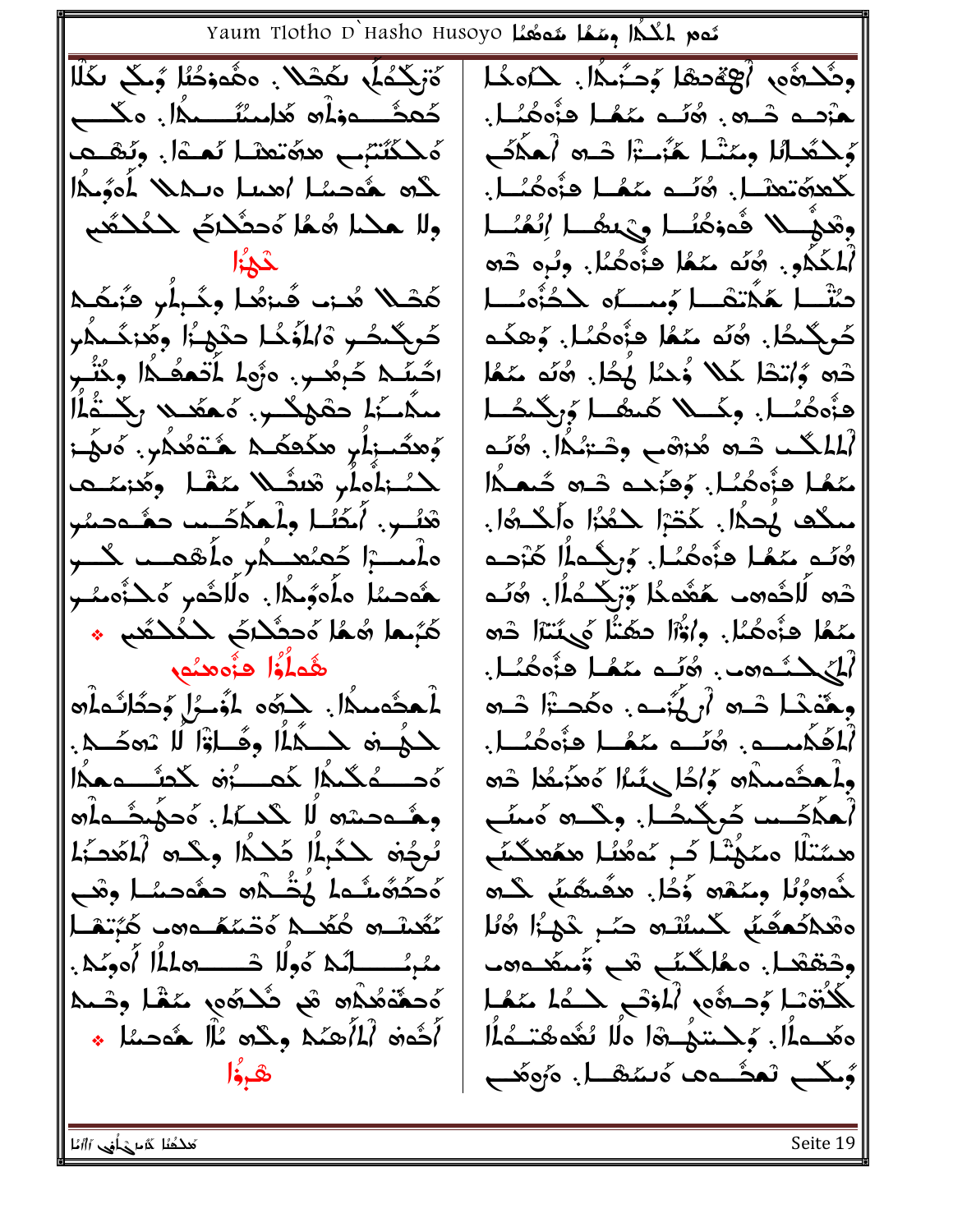raum Tlotho D`Hasho Husoyo مُعْمُدًا مُعْمَدًا Vaum Tlotho D`Hasho Husoyo ٱلْمُكَذِّـــد هزَدُرْتُــدلَرِ. هلْلأهـــزَد أبْكْتُه أَهُمْ وُاسْلَسِ مَعْصَمًا حَزَحْـُماًا. ولَا مْعِكْمِكْمَا حَعْمِكُمْ حَدَّةٍ وَذَا إِلَٰهٌ عَلَٰہٖ کَعَہُدَٰٓاتُّعَلَّہٖ . کَاسِہٖ هُتُّعَکُّا الررْمِثْه لِمُكْمَمَة الْمَثَارِهِ لِلْمَشْمَرِ ه علم مستمر المسترير المُسوء المُستحمين المستمر َكْتُوبُوْا وُإِيكُنُو كَبُنْهَا. وَكَبِّ كَكْتُعْلَ وِيَٰىثَـٰٰٓء)ا مَٰٓكْـُـا حَثَّـٰٰٓءلُوا وِٮتحمـٰهُا. وهُـــةُوهُلُم هُونُغُـــةهُمر أُهِكُـــمِه كَامُعْــوُا حَـقَــوكُوا وُامْدُوماًا. خُصُّـووُا لْمَحْمَدَ الْمَعْتَكُمْ مَكَهُمْ . الْمُنْبُمُوثُر وَرَجْها كُحِبَّىدًا حِسْوَودًا وِفَائِسِهِاًا وً حُلو. منصْحَه حَبْتَ جُمَا هُ تَهُمَّا. هُ لِكَشَبِ مِهْ كَحَفْ زِيرًا فَزَنفُ ا وِلْمِثْــٰمِـبِدَارِ. خُزُّەبُــا وُالمڤب ثَـــلا أَبْكَ وَجِي أَهْ مَتَّكَانًا هُبُعَمَّا كَثَرِ مَثَلِكًا للسكلا شحلك شمائه هُهُمسلِلاً حشحصاه أحلناه أهلكم تعكيل حَقَّقُهِ حَدُّرُتُهُ مَعَ مُعَمَّدٍ). أَبِي هُ م لْمُلْمِسِيكِكُمْ بِكَسْلَاهَ كَعَذَمِيعُنُسْمَلُوبِ. هُكُوْهِهُما وَاوْْا وَوْهُعَـــهِ كَـــــرَه هُ٥ وِكَــمِ أُكُــمِ وَوُوعُــوِ كَبُعُــلِ. كَتِمُنْمَا حَفْلَالُمَا. أَحكُما حَدْوَمِكْمُا مُحدد للعُمسْ لغُمعُد. وُبَجْد لِلْحَكْمَالِكِيْنَا أَجْهَا أَجْرُوهُمْ. هِتَعْبَدَأَا مْكَيْتُعَمّْوَا). وَكَمْ كَلَّاءُ مَعْظِمْ رَحْمَنُكُمْ وفَأُوهُنَا شَالَلًا هوَما الوْوْحِكْتُمْ أُوصُمِ مِنْمِعِما مُعْصِدُما. وَيُوصِم هبُسكًا. حدُمًا لَملًا وحَكِلا مَـ الْمَوْسُمَا لْحُنْ حْكَمَكْا هُمْوَوْلُمْ حَيْفُعْهَا وُهْدا أَوَصُط لِكُما حقَاهِمًا لِكُـوْهِمَا أَلَمْـط ەڤــللله. ەكـكەھــا ومَحمَّىُردئــا كَحهُنْدُهاُ مَمْنُمَنْ وَكَعْنَا أَيْكُبِير تُتْھِــدُٰہَ حَدُمـعٌـــدًا. وِلَمَّا صَـُـدًــا حَمَّد ْـــولَا وِنُعْدِمُــــا أُــــــو حُـــــزاًا ِكْـفَاوْٓا وِمْعِ هُوۡۤا مْكَمَّحَمَّـعِ حَرْحَـنُـمَلَا . أُسْبِ فَسَاوَّا وَهْبِ رَهِ ۚ هُدَنُعْفُب الْمَكَرِ الْمُكْمُمَ مَالَمَ مَكْمَةٍ مِنْ الْمُصَكَّدَ هَمَّكَسِيْدًا. هُڪْسِيْدَةَ حَقْبَلًا سَتَنْدُا لللكر رەشلۇل بەڭ . المىشۇنىك مْحِ قَـاةًا ٱلمتـَـَّات حَــَّمَثَــَ الْــــَمُّت فَكَّلُهُمَا وَيَكْسُماً فِي الْمَسْبَوْءُ لَكَسْرَةَ هُم أُهضُها للَّهُوٓا وَمِ لِأَوا وَاقْعَهَ. هيُّها وِهُـتَحَرْبَا هُرَّتَهَا حَنَّوَجِفُـمأَلِ هْمِ صْمْ أُخُم حَكَانُـماً! هِمْهَـٰلا هُوْا لِلْكُوصُكُا. وهَي حَتْنَا قَيْسُكُا وَتَكْتَا ھقىقىئے ەقىلاكمقى*ئے* لازمى*قى*ل إِنُعٌـٰملُرٍ لِمُمُــزِلَمَانِ مِلْحَصْـرِ حَـكَــزِلَٰرِ وَٰهُما لَكُنَّهُ هَفَكَا وَحُدَّةُ أَا دَاوَدٌمَكُنَّ كَبُرِهِــدًا هُمحَــــ;1اً وُلكــــو تسَـــتدَالُ حَشَّمِيْ الرَّحْفُدُا وَلَمَنْكُمْ وَالْمَحْمَوْيَةَ وَالْمَحْمَدِيْنَ الْمَحْمَدِينَ َهَ مَحْصَنِهِ ۖ إِنَّ الْمُسَلِّلَ ﴾ هَـارْ الْمَ وَشَـٰهِ وَكُـدًا ومَنْزَهُ أَا. ۚ وَكُرِهُما ۖ حَنُعًا ۚ قَبِي هُـ وَكُـٰدَة وُهَٰٓئِكَبِ لَاكْتَوْهَامُ هُنُبِعِيْهِۗا هَمَّنَڪَ هَٰۂِهِهٗ لَکُم هُحکُما وِمَُحَکِّمَاًا. وِصْح

الخالا محفأ شهدانة أنفكنه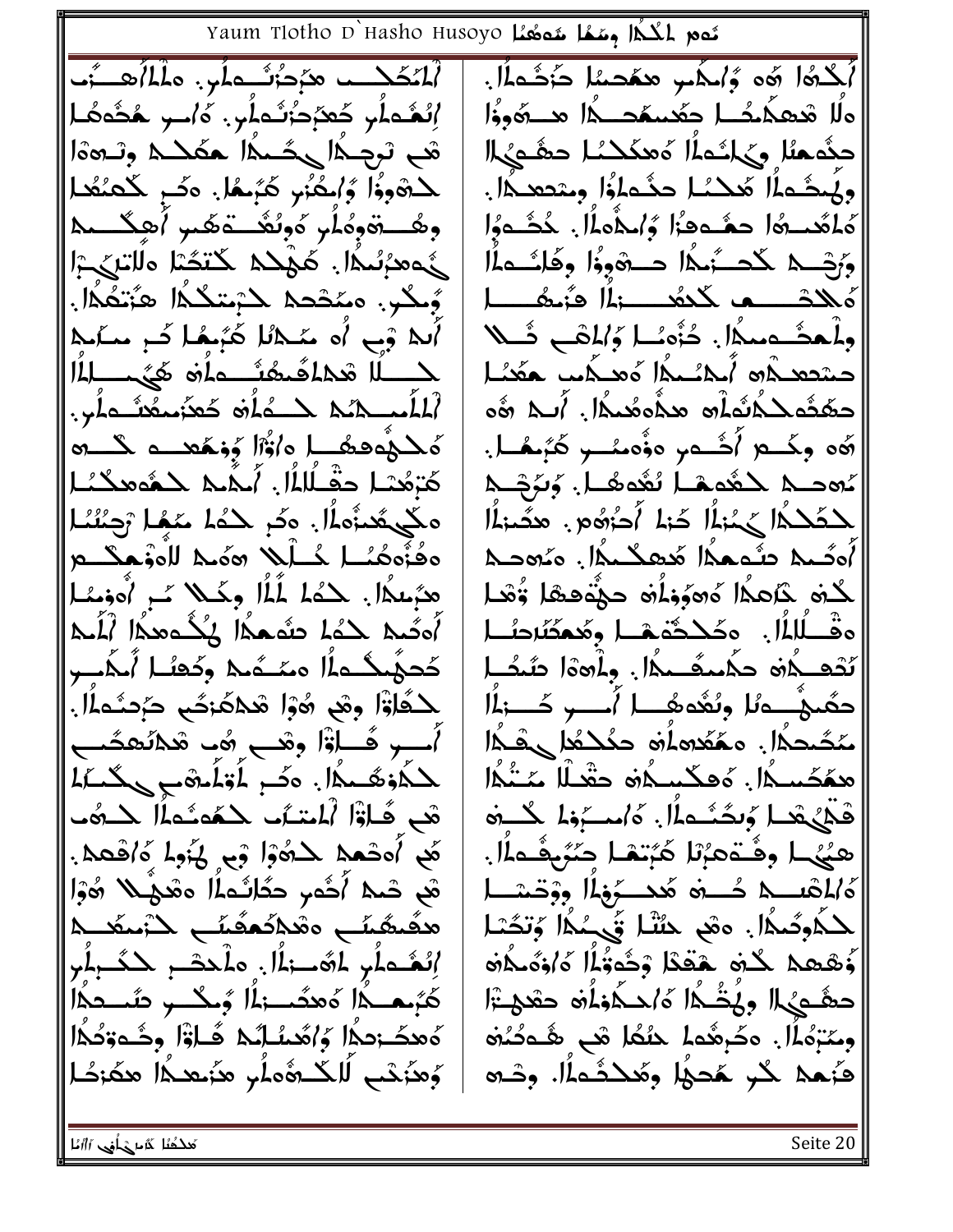تَّوْمِ لِمُكْمُلٍ مِمْعُلٍ مُتَوَهْنًا Vaum Tlotho D`Hasho Husoyo فُووْهُلُا. وهُسكُهِمْ لَكُمُواْ لِكُمَّا لْكُنْ ۖ ذَا مِنْهُوْمَ أَبْدَ كَلَّصَوْنًا وُلِّكُ مَهْ عَتْبَا. مِمَعْلِ حَلَّلِ مُعْمَعُماً!. أَبِ كَلْفَكُمْ قْتْـَـٰكُلُّهُ وَخُلْـكُعَـلَ. هُمْــةُوُفِ جْمِعْ شَيْمًا وَأَحْدَثُا أَمْكَمِبٍ كَتْسُلْ. هُ/ڤي كَـثَـهـُ;ا وَهسُـكَـمأا ٱلمُتَنَـٰبِـا. مُحتَّومَكُمَّا حَكَّنْسُكُمَّا وِلْمُعْصَبِ لَحْسِ كَرِ حَدُمًا مَعْمًا أَمْلَكَرَدِهِ مَحْكَمِجُوا وقْع ھُەھسُل ەلمُەرَّىدًا ەلَاشُەر كَىحْزُەمسُر حُوُثْـــا كَحْكــــى. أَلْماأىحــــم مْتْـــا كَبْسًا هُـمُّا هُحثَكْتِكَ كَمَعُكَ كَبِعُنَـا وْ، الْمَحْدُوُ مِهِ وَ، وَ، الْمُؤْمِنُ مِنْ أَرْكَةَ مَثْقَلَ. كُبِ ولمكْمُلْ فِأَوْقُلُومِ هَفْصِيْطِ لَا شَذْهَكُكُنْطِ هِوْوَا لَا لَا هَىكَــزە لِكَمَنْهِــهِ/َا ەكزُّەــــوەُى. ەكرۇپ مەھكىلى كىلەت بەلگە هْدْفُقْفُسْا تْمْدْهْا وِنُسْم. كْبُرُه أَلَكْتُكُمُوهَا وَحَادِ وَجَارَهُمْ وَلَا الْمَلَامِ فأوكا وُحكَى كَاهُبْقَاهِ اللَّهُ المُكْشَلَة أَبِي. أَيَّتُنَا وِجْدًا كَمِيَّا هَا! شَهْلُويُنَا. للَّعْزِكُمِلَاهِ . هَدُهِكُمْ هَدُرُّا وِقُودُمُلَا  $\mathcal{L}$ وهُنُم، وَرُكِحُم لَحِدْهُا وَكَعُدْهُمْ وَ هُ أَوْهَا وَكِي الْإِنْ رَضُومِ فَسَرَوْهِ وَسَلَمَهِ وَلَدْ مِنْ وَجَدِلُهِ . وَلَيْ ذَهِ لَكُوْا وَهَٰزَجَـُـمِلَهُ . هُدكُمْ أَرِيَّتُهُمْ أَقَّبَ لَمُؤكِّلُ أَهكُوُهُمْ . هُحَــِهُمْ شَــهِ كَكُعُــاً وُحَفَّــ; شَــهِ . أُوْحُلُ وْحِكْمْ. مُثَّوَوُل قَدْمَسْك. مُنْتَوَلَّا هُ الحَرِّبِ شَـهِ لِمُكْتَعْقَدا وِهُمْعْنَدَ شَـهِ ِّهُنَّفٍ. كَرِّ نَكْمُزُوُّهَ وَهِنْعِيْدًا هُرِمَّتِ وكمه ئلا . هَهُه هِمَـــــهُم . ووَالْحَـــــهُ الْمُؤْسَـــزُا ۿڔؙٛۥ همُسُلم أَكْسُوا وُحِكَ حِزَا أَستَبْنُـا أَسْلَمُوهَمَا هُوَ وَإِنَّكَمَسَــدَّ هُدْسَـــعِ (200). هَكَــدُه وَاصُّــل. خُمسًــل مهُـحكُــِل لَلـ هْبِجْوْمُل هُدِيْعِي. وِرْهُ مَا حَزْرَهِ وَالْحُسْرَةُ ا هَّزْمُزْ/يُـدْ. ﴾ لِمُحُلْ لَمَوْمِدًا هكْنْتِ هِءُا. تَعْمَلُبِيكُمُلْ وِيُكُورُهِ . هُو وِتَعِيْلًا كَمَكَ الْمَشَاءُ أَمْكُمْ مُتَّوَمًّا مُحَمَّلًا مَثَّلًا مَثَّلًا مَثَّلًا مَثَّلًا مَثَّلًا مُتَ ەَحنَــر فْـەفىمْلـا ونُـْھىــر شَــر فَـيــزُر لِكَعْمَلَا رْحِنُنُمْ وَسَكْكُم مِّنَّمَكْ. كَــْ بِكُلُوْهِ الْمَلْمِ لَهِ فَيْ أَوْ مَعْهَمْ أَفْ لحُفُووُهُهُ. هُحرْجِنُنْا وُكْبِ لِكَفِي َهِ لَا مْبِ نَعِمًا أَلَا كَلاَؤُسِيُّورٍ مِنْتَسَرًا حِفْهِكْسَا. مِتْعَسِمْ حِتْقَسِمْ كَسْلًا الْمَمَاءِ. دَهُداًا وُلْکٌمْ دَسَلَکُمْ مُعْمَلُهُ. ەلَا وُبِكْـرِ ەُمىڭگىر مُىــدە. ەنقْصُـدًا وأاسّم للسّف حسّف و عُملاً. هُدهاُا أُسر ثَكْلُتَ وَامْسُكْ تَعُدهاُرِ وثَكَ لَكِكْتُكُمْ لَلصُّوخُ أَهُدَا. وُاحَد كَاتِبْسِ هَيْكَـــــاللهِ وَْهْــــبِ وَ وَصَـــبِ وَحَمَـــبِ لْحَثَكُمْ أَمَثَلَا وَحَكَـٰهِ الْا وَتَنَفَّـٰهَ نَـْحَاهَا

الماأأ بيهائي بالفريغة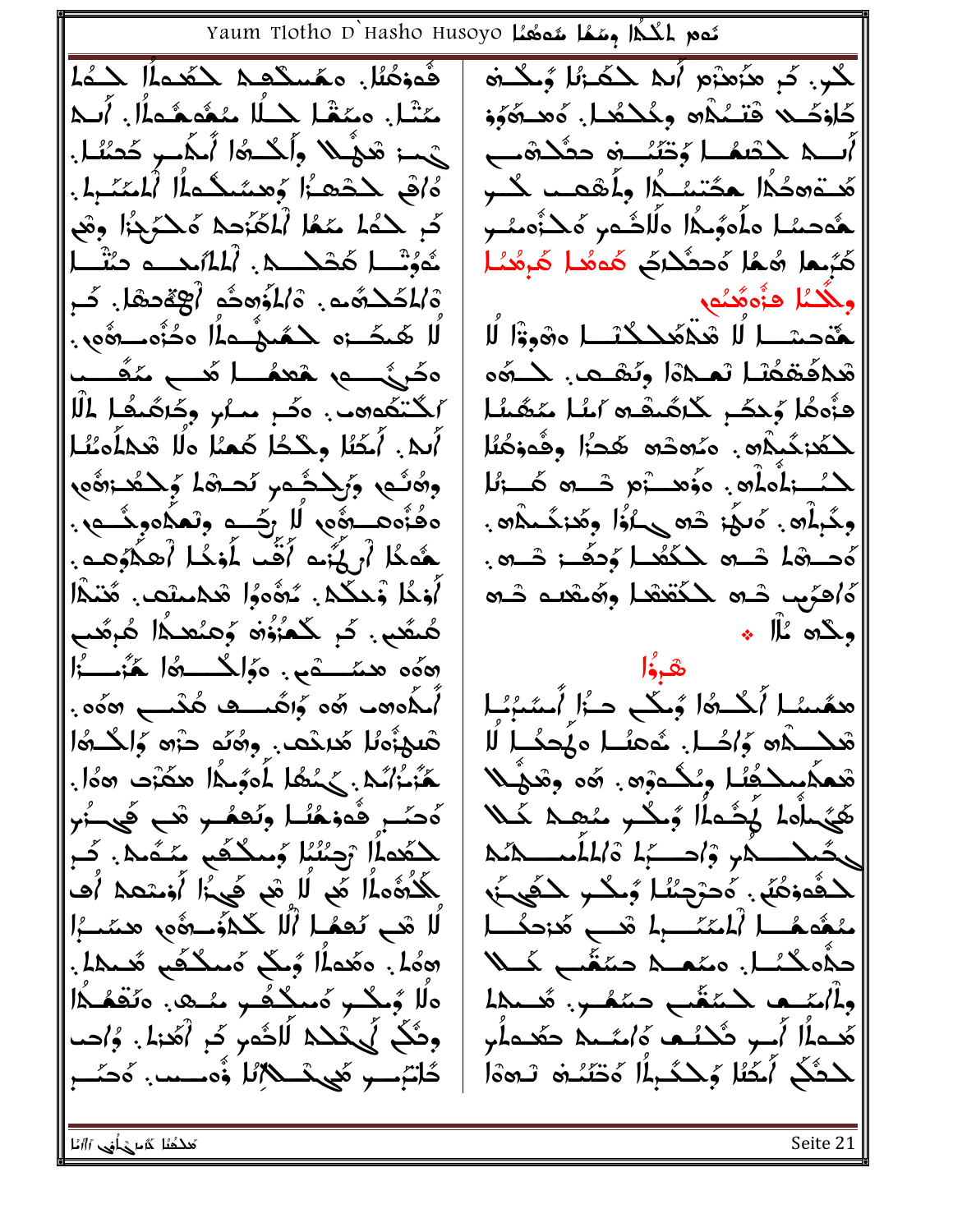Yaum Tlotho D'Hasho Husoyo تَوم لِمُكْمَلٍ مُعَصَّرٍ لْمَحْمِيجًا. كِتَوَه مِمْحِسًا حِذْمِعُلْ هَيْسَالُمْ وِكْعَثَمَا لَا هَدَٰ; أَا كَاهُنُمْ وأَهُدٍ مُشَهِّمٍ 200 كَاصُّنُوخٍ أَصَّرَاءُ وِهٗےدُدُہ . ﴿ مَٰىٰ وَوۡوَا هُبَ دَٓے ا كَبِرٍ أَهْدَا الْأَهْدَرْا وِقْوَعِدٍ. وَلَاحْكَبِ حىئـــەخە . كــــەّە مەھىكئـــا هُالمُلْهُوْهِ . حَدُّكُم لْمُوهِنُهُمْ وَوَوَحُكُمْ حڤَــــموْكُلُه ه\$ه كُـــــر ۞ه مُمُمُرُـُـــِـل وَهكْنا لِمُشْكُلٍ وَهكْلُمْ شَهْلُكُلٍ. كَــرِ هَـٰهُكَمِّنَــعُــمُ )ُه هُـٰهُــدًا هَـمُحَسَّنَــع دَّەمْ أَهْدَه لَاهُو وُاسُعْ فَلا حَسَّىلًا هُ/هزَّمَـٰبِ . وِلَا هُكَسُـا أَمِدْسِـةٍ وَجِــدًا وقعك جُرْهِ . وْالْمُسْمَى قَعِيْهِ وَرَجُهَا هَٰلمُعْـــهلَال هُــ وكُحــنُمِكَلا لْمَصــرْا كَسْلَاه ۖ ۖ دَهُه ﴾ إِمَّا وَإِعْرَابِ وَلَمَّا مِنْكُمْ الْمَحْمَدِينَ مِنْكُمْ الْمَحْمَدِينَ مِن داسته هُاشلا لمشُلا مسْقَهِ وكَم كَاكَسو إُسر هُوْا وِحَاكَتْفَا. وِلْمُلْمَالَ والمسكوات حسّمها وكالم مُحدداً  $\bullet$  12 أَلْمَكْتُمْلًا هَاهُمَا لَكَمْ شَهْدًا مَعْكُمْهَا **ئگرؤا** همُسُلم أَحْدُهُ! وُحَکٍّ. هُه وهُعكَــْ مُلمُسِع كَبِ حَسَلًا شَهْتَحِكُـمَلًا هِ هَجُرًا وِثَمِئْعُلِ هُجِئْعِدًا لِمَاؤُهِ لَا حَبِ ثُلاِّزُٱب جَمِنُـــه\$ده . ممّسِــْـــف هَيْلًا هُوْا هَدْكُمْقَيْنَ لَكُو حَبْرٍ هُوْءًا لكسَكَنْدُهَا لَكْتُمَكْسِي وْالْمُاتَعْسَىزْتْ هُمُا وحْقَقْدا وِلَمْدَا حَثَكَ وِنَهْكَ حكْمُبِ نُعْدِهُــا. دَهَّنَــب كُحِدُكُــا كَكْتُما. هَنُا ذُكَا وِتَعَاَّ هُيُا اهُىفُر. ەُنگْدَا ھىشىر ەگ ھُىلْىگ لمَشْدُوهُ مِمْقَدْ مَقْدِ مِهْدَا وَصْحَابَ وَحَمَرُحِ \_ \$ا وَجُهْ َ \_ لا حَنُقُـــوشِهِ حلَّــاحُثُـــِــــــه/ا وفُــــــــــهمْزُلا هُ/لجْت ەڭگىر تەھكە كېر گېتىگى گەنگەنگ . جَمِ الْمُنْفَرِيقَة الْمِرِيَّكُ أَمْتَعَمَدُ كَيْݣُدْ-أْمَاأْ كَسْبَرْ كَرْتُهْـا سُبْرَاًلْ. وهْنُرِ تَعْلَا مَنْاً وِلَا مِكْلًا وَكَعْهُكَلَا كْتُمْكُمْ، أَمْوَلْمَانِي مِنْكُمْ مِنْكُمْ مِنْكُمْ مِنْ مِنْكُمْ مِنْ وَحْكَــٰ; شَــِ نُقُدهُــل: يَهْـــٰ: فُومُــٰل والعطيم لمكنفحا تحل وكسلبا وَكِنْكُمْ بِمَسْوَا. حَقْمَصْسَمَا وَهُدْرًا كَمْ شَمْكَةَ حَكْدُهَتْ مُحَمَّدَلًا ەۋەھزۇھىل ۋىڭىپ ەاڭىمى ھڪزۇسل ودُقْهَا. هُدْهُمُا وْالْمُوْكُمْ حَكْمُوم أَمُوؤْهِنُبِر كَبَّبِـهَا لَمَكُـا هُـمِيَّـبِّ! هَـمـْهَا هُـــزاٰلُ والَمُسُــل هَـٰهُـُـرِحُنُـــل ولَـٰهارُنِـــزِ لگو حلْوهُمُلْ هُ**مُ**ا وُحفَكِرَكَ ﴾ كَمَعُطْ وُلْمُو وِلِلَّـنُا فِزُهِقَنُم كَسْمُعُداً. كَــرٍ ۞ه حَكْسرٍ ۞هُ وَسَنْرَر لحْسَّرْهُنُا حَكَمْحًا وُامُّىڤُ۞. لِمَّهُـا

لناأا رهأئره الفكنة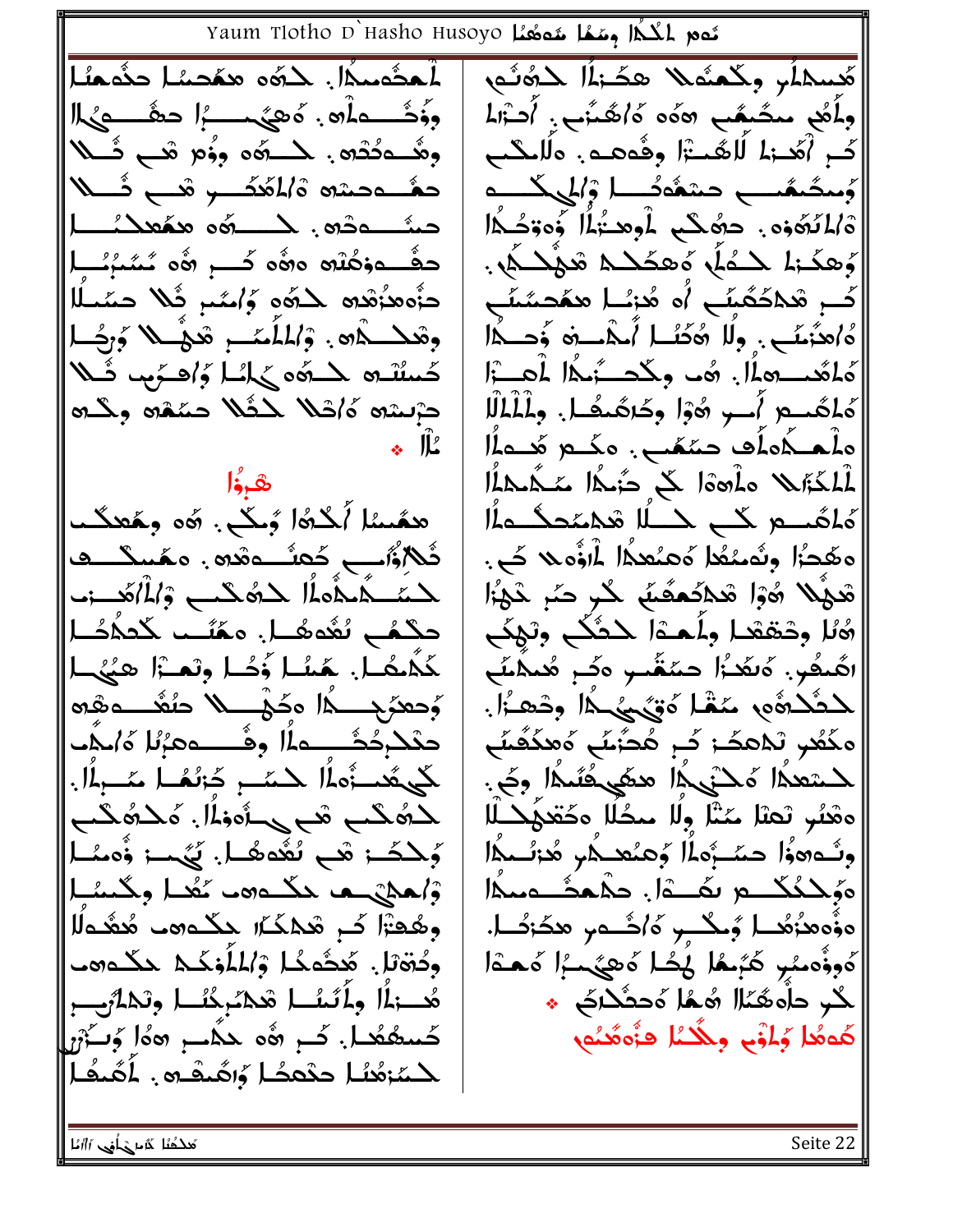Yaum Tlotho D'Hasho Husoyo تَوم لِمُكْمَلٍ مُعَصَّرٍ هيجود. وتَعْدَنُعفُشُا هوَ سَكْتُ ومُهت نُعفه ۞الملحصُو ۞اوْثَى وُههْده تَهْلِمُلْمَسِمِ مَكْلًا وَرَجُهَا قَالِمَ مِصْطَلَا مُناهاً أُوَسِكُو وَكَرِثُوا كُرُسُهُا فَأَهَدُوهُ . دَهُمُعُشُماً الْمُجْسِنَاً حَثَكِّتْهِ حَبَّدًا أُمْلِمِنْتُــم، وَكَـــِلا وَلَسْنَــدْ أَمْلَكُنَّكَـــز دَوۡـــتَٰٓٓٓٓٓہُٱ لَّهُـــدُّلَّہُ ۖ وَكُلُّـَــ لَٰٓ اَسۡــدُا كَمَلْكَيْمٍ. وَهُمْ أَوْسَعِيهِمْ الْمُؤْمَنِينَ وَالْمَسَاءِ وَالْمَسَاءِ لْكَعْلَاشُـٰهِ/رِ وَتَعَمُّـٰا وُمِكْـرِ وِتُـٰهِوَوَٰا مَصْحَمُهِ ﴾ [المُكمرُونَ مَكَلاً وَهِ فَصَ كَ هَ هُزحَكُمْ أَلْمَكُمْتَ كَ هَ هَجَزَا. يئاءُا. هِوْ الشَّامُ وَهُنَا عَلَى الْأَسْمَعُونَ الْمَسَىٰ مِّسُّل وِمُحْلَّائِهِ ۖ حَمَّقَا وَسَكْفَبِ لْمِحْْمَلَٰا أَمْكُسِ. مكْرِ حُدْحَمْا مِلَاحُْمِرِ وِلَا وْلِمُلْ دِهْبَكَ; اكْبِيهَا وِلَا وْدِكْعُلْ. كَمْدَّەمْبُو كَبُرْها شَهْا كَحَثْكَاكُمْ ۖ مَنْسًا وْاهْصُــب وُبْعٌــما كَــلا وْرَجُــا تكمدُ ا أُهِيُّ مَمْاحَ وَالْحُدْهُ أُوَّسِعَا كُدْهَا: هُ/لَكَتُعُ; هُ/لَعَكُ; كَـلاً وُهوَٰا أَصَفَلَىٰ. وِلُمُوَىلُو تَشْتِيحَة الْمُسْتَبَارِ. وَتُعَمَّــو هنَسمُنُـا ومُـتمْا وُههُا أُسو مَـّـ هَــ هَزَهه هُوهُماً ومُحَرَّا بِغَجه وَجَرْبُهُا مُتَمَّا كَسُلَهُ . كَ بِهُنَّبِ دُهِ مَتْل هَّنْتُمْ 100 مِلْ مِنْ الْمَاسِكُ مِنْ الْمَعْلَمِيكُ وُهلُــهِ هَدْ مَدْـُــا وَمَكَــب خُــواوْهِ تَفِي شَاءَ وَٱمذَاسِرٍ ٱلْمُسْدَّثَا مَعَضَ لَمْنَ حقدمَتْـــملَّا مَحْمًـــب لَكْـــــوْمَارُه حِلِنُعُـــداُن وَوَمُـــزُا وَمـــــزُانُوه هُذب حَتَمِمَعْمِدٍ هَيْشًا حَمْرٍ حْجِمًّا هُلَّا هَكَتْمُتَكَّلَ أَمَّا مُرِحَّدِهِ وَمَادِيَّةً مِنْ الْمُسْتَمَرَّةُ وِدْتَفْقَط وِكْنْحَسَّى عَزْهُمِـــو. وقـــ30أَ مْمُقْدَمَا حَسِّمُـنِ. ەَھزَھنُنَا حَقَّـەدُدُن حَقَّدَتُدَه ۖ حَـمُّارَّا ۖ هُ مَ حَـمَّدَ مَعْهُ مَ مَعْدَمَ أَخَلًا وُافْ خَفْرٍ ثَمَّاكَتْ وَهِّلَة كُلُّ لَاوْدُوْلَا وَكَـٰهِلا حَمَّىهِمْلُو كَـٰمَدَّتَهَا. لأَعْمَاءِ وَهُمُعَلِّمُ مِمْسَرُّها وَتَسْتَرَا ەتقىكى كىڭە شىي ۇۋەھل ۋالملى*ئ*ىر حَفَلَدْهُام حَفَيْتُمَدًا. كَـم تُلْـوُهِ، تْـــْه مَكْتَقْعَــا ەكْتْب وُبَعُعْقُــەلُــەت والشراكك ومحافظه وتكفظ وليوت كَبِّتْكُس، هَكْسْدًا هُنَّىٰ \* كَمِعُط كِلْمَلاكُمُّا وِلِلْكُمُّا فِتُومُّكُم ەلل شىمككىــــت ، گــــــر أىگــــــــوه الل لْمِحْمِيجُا لِحَمَّهِ شَكْمًا مِنْبَعُدِ وِمْعِ هَدۡوَدُنُــا مِكۡزَحۡنَــ كَــْدِيــُ ۚا مُنَا أُحُـــا أَحَـــدَوُو وتَعـــلا إِوْا وِسَاتَـــا ودْتْفْقْدا ولْعَذُو كَحَهْمِكُمْلًا ووْسِعُدا كَعنُـــدهُد، كَتَمُعَـــلَّا شَكَّـــــ هُم إلْعُــْملُـرٍ لكــُــرِلُرٍ هُرُــِملَا هُزَـهُــدَ دُفِسُـدًا وفَي آه شَوْسًا ۖ فُـدفَه كَرِهُرِ هَٰاسِمُنُا. 5كَهْلا هْنُـفْ هْزَهْـا ومتتنْقال وَوَحْبِ هُـودەُوُّا وكَعْعْمَا لِمَحْشَا. حَكَمَّقْط وْاقْقُصْدَ كَحَيْطًا كَرَاحَةُ، وَمَعْ وَتَعْدُلُهُ وَأَسْتَعْشَفَ وَحَصَّصَر الخالا محفأتهم المفكض Seite 23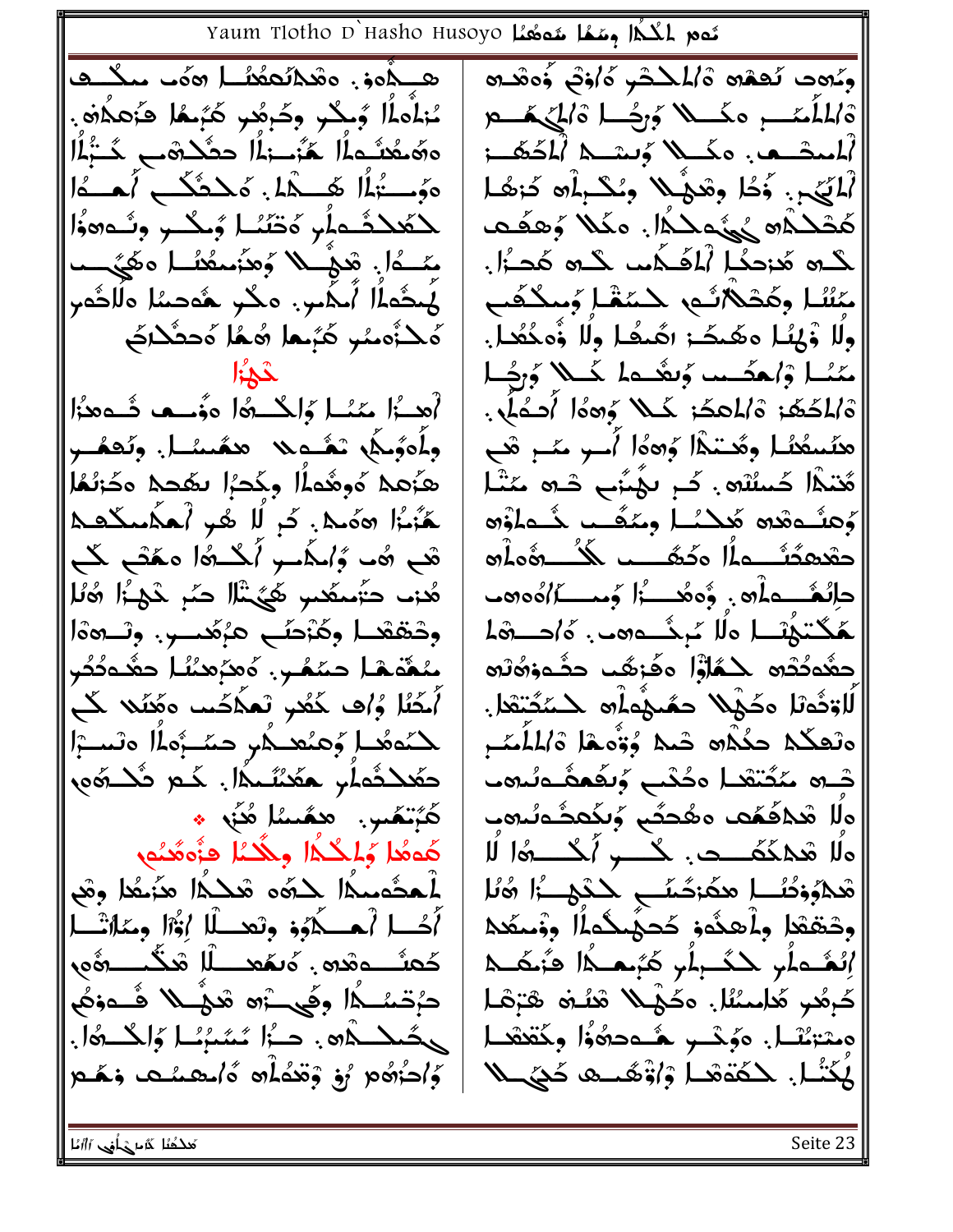raum Tlotho D'Hasho Husoyo مُعْمًا مُعْمَدًا Vaum Tlotho D'Hasho Husoyo لِمْ أَحْمَنُتْ ضَعْلَ وَهِكُتْ كَيْوَوُّا وكُنْشُوْهُ وَكُنْلًا كُنْشَارْ. وْمُنْشُو أسو وُأَسَدًا لِكْسَدًا هُنصًا بِمَكْتُدُومَا كَمَامًا مُسْتَدَاهَ . كَمَنُوسُمْ حَقَّدَوْهُلُهُ أَمْكُمْ مَعْتَقْمَةٍ مُحْكَمَةٍ مَسْتَكْمًا . وكماه ئلا . حاؤُام مَعَالَىٰ (6% أَمْعَنْتُ لَاحُـُـوهـ **ئگرؤا** وَإِيضًا هَء أَهِدًا حَكَمَكُمَّا. أَسو وَإِسِمَّا أَكُمُّا شَكْمًا حَزَّا وَٱكْلِكْسَّالِ. هَء اَلْخُمر وْلِا مْعصْنَا نُحْدِّنُـ دُهَٰا هُنَا. ولَا حصَّـــرُا ولَا مْحَرَّوْدُسُــا وِمْحَى ۖــــلا حاِوُّار ملّا حَكــدًا أَحمسُــم كَــم هُودُمُلْ وَحَزَىٰهُا وَاهُمْتَوْا هِءُمْ هُعَصَرُا أَخُذهب أُسٍ وَأَلَّدَ لَكُمْ أَخْدَبِ أَصَّعِدَ حَمْتُهُكُمَا وُحَكُّ: فُــوْمُرُنَا. وَكَــو ِهْدًا نُفْسِرْه وُاوْخُــا. حــاِوَّار اْلْمَحَـــز حْھاٗا وَ ۖ ذَوْحَهِ أَبْهِ ۚ كُنَّ هَنَّمَعَائُهُ أَلْحَمْنُكَ كَرِ هَذَّلِكَ وَالْمُلَحَّلُونَ كَلَمْهُ كَحِنُلْكُمْ. هِ هَمْ حَذْهِكُمْ أَ حَـٰهَٰ وَقَصر أَمْكُمِهُ فَيَخْتُلَهُمْ. كَمِ أَسِمْ أَكْشَرُهَا كَمِيعًا أَسٍ وَالله أَهكُفُوه كَلا كَمِيعًا كُمْ هُكَسِكَ 200ْمِيًا. شَاِؤُارِ أَمْعَشُكَ أهدُا وقب أَمكْنُا وَحِدْرُتُه ٱلمسأم هْمِكْسِكْفُلْلُكْ. حَزْرُه وَوُهُبْ هُجَرْرُه ٱلموكسيا مككَّبوها وْالمْقْبَاهَا أُسْو وَاحِدُوهُمْ الْعَكُلْاتِ الْمُسْلَدُ. وَكُسِمْ رَجَـــدا وَلْمَـــْــٰهَ لَـــٰـُمُوْتَــا وَاسِــد هُم وَّابِهِ هُذِبٍ وَاهِدًا أَلْمَدَيْهِ. وَوْجًا وَهْيَ ىصُّىمًا أُوصُّىم حِدُّوجُكُمَّا ضَصُّولًا. لَكُثْفَة وَاحْزُهُمْ وَهُنْزَة وَوَّهُ وَلَاعًا لَمَعْنَ لِمُسْمَاهُونَ وَاصْرُهُمْ أَصُلُّ وَلَكْسَو شَرْسًا وَحْشَـٰءوَهُ مُحْصُـا ٱلْمَٰحْ. ەَمىڭك ئىگە ئىلىئىل آلموڭىيىد. ەھر هدَهُـــهُــــ «هُا وِنْسِـــاْلَ مُهمَّد أَوْمِــلـــــــــو. وَمِيرًا وَمِيَّتٍ. وَكَرِلًا تَحَوَّا أَصَرُّهُمْ أَبَّا هِدُـُـٰٓا وِلَكِنُـٰهِ/ْ وَوُسِهُـٰمِدًا. تَسَمُّـب أَمِكُفٍ وَوَقَعِصٍ أَهْضِ: وَأَهْضَا هُزَسُنَا ەھْھكىر آلمىنَّزْق. كَامْتُلْل مُنْشَل ومَنْشَرْب أحـــــأرُهُم حـــــالْوُّاسِ. هُحفُــــــموْهُلُه لمكفن وأد لمس ثق مُقْدَسٌ. ثَلا حِزْرَهِ أَيَّكُمْتَ أَيْضُلَّا حَـزَّەت هُـزَا لَكُـت وأمعشعب هُاف هُنُا حُسْلَاه وَجُرْهِ. هُدنمًا. أَبِي هُو وَجِبَاؤُهُمْ أَيْتَعَبَّنَّكَ أَسْوِ هُكُمُا مِمَّبُد أُخُمِرٍ حفَّموهُم خُلاعُدا. أَهِدُا ٱلْمَوَّكَ: هَي أَشُوهِ لِكَنْتَهِمَا ەنگىبلُر كَھنُھىگُر. ەُ/ف كُل ھُـزى وَحْدَجِنْتُه وَاجُا وُحْكُو ٱلْمَحْدَ وَلَمَعَطَلَا. َهَّنُوا مِمَّنُوْ هُم قَضُرًّا وُسَمِّمَ*هُ*ا مَعْم كَعماًا لَمُتَسَاء مَنَّإِ كَي حَمْحِكُم ذَهَا حَاؤُانِ وَتَنْتَ أَنْتَقِيبُ كَبِيلًا مَعْنُوا أَحفُط وَإِلـٰهَ خَــلاً خَــلًا. كَــرٍ خُـلَلاً ەُ/ھۇپ كى كَسْلَاْمِ لْكُلُّەمْلَا. دْخَلَلا كَارْهْـــم كْـــــم كْـــْـــمْشْنْ وْاْهــــزْ، وْم وَوَمِيمَ الْوَوْحِكُمِ لِكَعَلَاؤِكُتُو . دَاؤُاتِ

الخالف منه أحدثه المفكض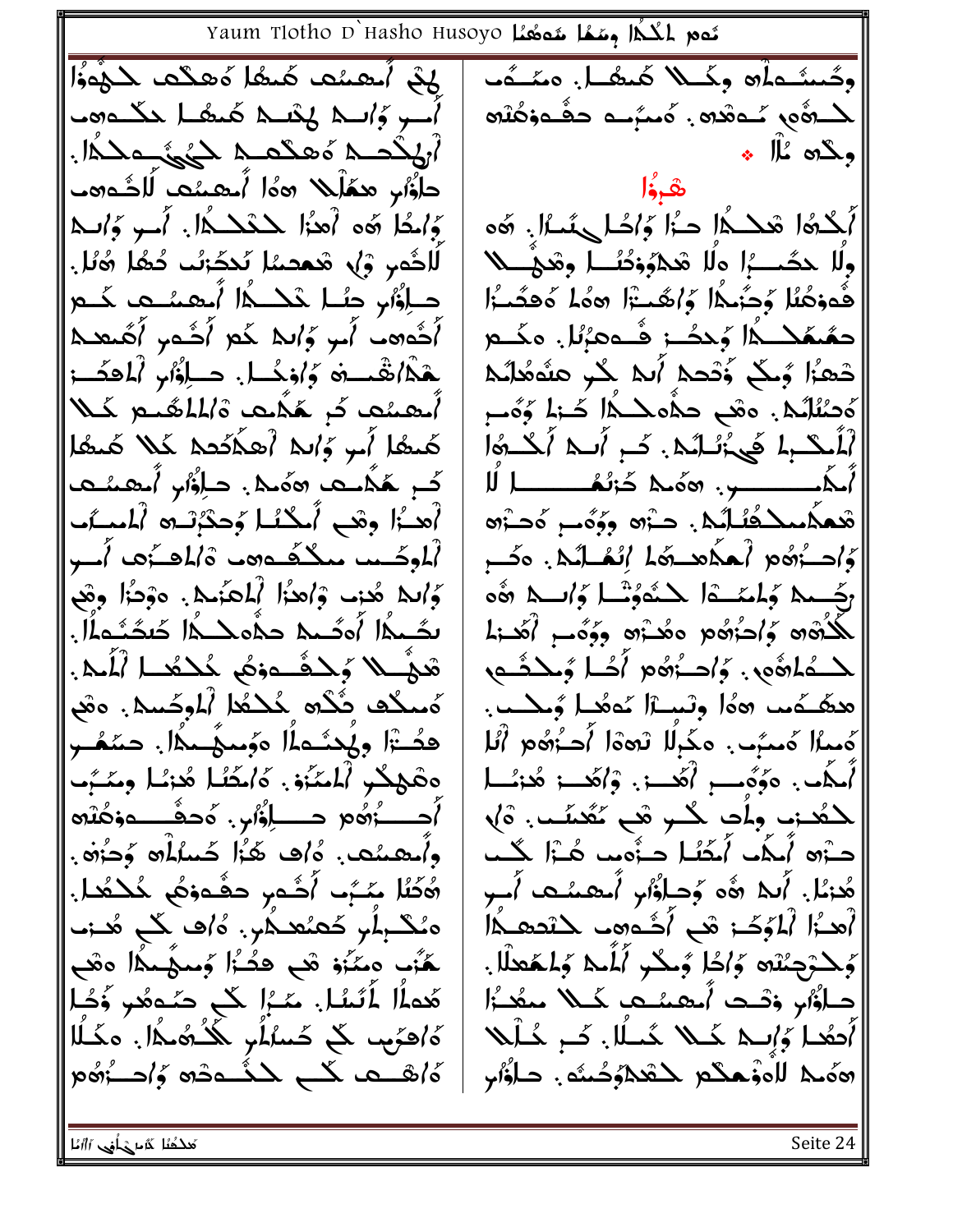raum Tlotho D'Hasho Husoyo تَمَهُمُ اللَّهُمُ اللَّهُ بِمَعْظَمَةً َكْثُلاً . وقَعٍ هُفَتَا هُفَتُنَهَا دَتُمَكُلُ ەۋايھىئىك ەوئىچىگىمە ەكىس لگىغ ەَكَكَتَبْبِ كَعَدِقُو، مَكَتْصُمْ أَنَكَ. يُـــومُرْلَلُــمْ مْدْكَيْــــرِّفْ ومْنِي هِـتُرْفْـــار كَبْتُمْا لْمُكْتَكَّلَة شْدْكَبْتْ وْحْدْهْ عْلَا تُّنْقَفَ لَكُمْ هُوَجِبُنَا وَلَمْوَجُمَّاً. وَلَاجُومِ ەَخْزُەمسُــر كَبُنْعَــا ھُـعْــا ەَحثَكْلَكَــى ـ هُ٥دسُا ۞ لمُلْكُم \* هُذَا يُحًا وْ}1ًا معْعكَــ يُـهِـعَمَّـا وِزُوْه تحلبوا هَدَدًا أَحْدَثَا وَحِلْأَارِ مَّبْهِمْ لَاحْزُوْمِ كَـــــــه ىكَــُــــةهم كَـمَــُـــهمَده وهوهُ وْحِسُلْ مِمْشَـب لْكُلْفُطْ حَقَّـهِ فَلا هُ فَزَعَـــــــمْ الْبِعْـِيْــــمَـهِ شَيْــــلَّا هْجُمُمِسْــهِ/مُر وحَــــلا يُهْرَّـــهِ حِكْمُ وقْدِهِ هَامِينُا لِي فُزْوَهُا وَوْهِ كَدْهِ للحُلامُه أله مَعْنَ مَلَّاهُ مُسْتَحَمَّلُهُ مَنْ الْمَسْتَحَمَّلُهُ سڭگىم گىزدە ۋھسا لىنگىمۋە . وُسِيْسِمَا هُدَآدِهِ. وَوُسِيًا كَتَفْسُلُ ة/حكَسَ لَكَ قُدْوَهُمُّا كَسُلْآه هزَّمْعُدا وڅاهـــُ;ا هُ٥ وقب اُمكْــَــا مىكـــف مىڭگىي لَاخْمې «ەُمىھ بْلْكُافِيشُمالَ أُف أُمعسُـــعا لِـــْـرْحسُـــا أَلمَكــــَوْت ورُوْ لَّى مَثَرًا حَهُنَّمَاُنٍ. هُوَدًا حَكَكْمًا هُلَا حفُّوهُلَا وِهْمِ صُعُا. هُحكُكْعًا كَعْمَدْرْهِ ۚ هَمْكُلِّهِ ۚ وَحَدُّكُمْ ۖ وَلَمُحْ أَهكُمْتُو مَمَّف لَاحُرُهُمْ شُومِ مَعْدُهِ وُحدًى حَفَرْوَفُا مِمَّسًا مَصْلًا كُلِّ ەھەدىئا ۋەئىدەن. ھِمَّىھَا ۋالملكىر حَمْمُط وُهِنُعِيكَالِ. وَكُبْعِ أَهْشَا قُتُب كَتُعْسُرِ خُمْتُنِي حَقُلْتُشْمَلُرٍ. هَمُسُنْل هَيْهِ ۚ وَالمُوْصَى ۚ وَٱرْبِكُمْ: هَي حٌتها وسُّف حُجھُ; مَذْکُبٍ. وَنُشْعَب كُبِ شَيْمًا هَ وَهُمْعَ دَهِ كَمَثَلَ تَعْمَلُكُمْ. هُدَهْدُ مِلْمَوْمِكَانِ هُـهُا ﴾ هُمَه أَهْنُوه وَالْحُدُّهَا. هُو وَهَجَرًا وِسَتْبَلَّ ـَمَّتَى ـَكْـَـَـٰہِٱنْ . شَنَّـٰهُ أَهْــَـٰٓىٰ وَالْحَــٰضَّا . كَعفَا وأَوْحَدًا وِللَّــُا فَأَوَقَّـُم هُهِ وَٱكْكُمْ أَوْحُكُمْ هُوَحَكُكُمْ حَكْسُرُكُمْ لْمَشْمَىكَا. كَنْتُهُمْ وُهْدَا هُعَكَكْسًا صَلِحْفِهُمْ، وقب مَتكْدُلًا حْكْسًا ومَعْصَدِهِ . هُدَتِهِ هُشْتُرْتِهِ وَالْحُسْدُهِ . هُهِ كِسِمْرِ لِمُعْمَلَ كَرِ سَاءِدِهِ وَهِكَازِكَتِ . يِلْتَلاَ هَٰذِرُمُـْتَ هُفَى شُوُيْتَ وَيُحْمَّت بُمِدْهَا لِكُمِيْسِيْ مْعَالِمُسْتِيْنِ هُ اَهْلِ الْمَسْتَرَى وَالْحُسْدُا ، هُء ولِي عَوْا ەھْككىب. كەھ دۇمگىل ھەكزگىل وَوُّهُـــدًا مِـهَّدَكَــا أَٰلمُكَمَــد حَكَــرُنُا وهب حثمشا كهتها من المستحق ومنهج وَاكْتِيقُواْرُو . هُدُو الْحِزْرَةِ وَالْحُسُوا . هُو هَدْكُنُو. هِ صُحْ هُـوْنَا وِكَعُدا كَـهُلَلْكُمْ وَمُهِدًّه حَعْلَاهُمْحَــاهُ هَاوْاً هَكْـوْهِـْـه مَعْالًا أَبْعَضُتْ جَدَّلًا ﴾ وقتُ أَهْدَرُه مَعْمُلًا هُدْهُدْيَنِ . كَــرَهُ هُ مُجْمَعْ الْمُهْدَمِ

المُ الْأَمْلِ مِنْ أَيْضًا مِنْ الْمُحْمَلَة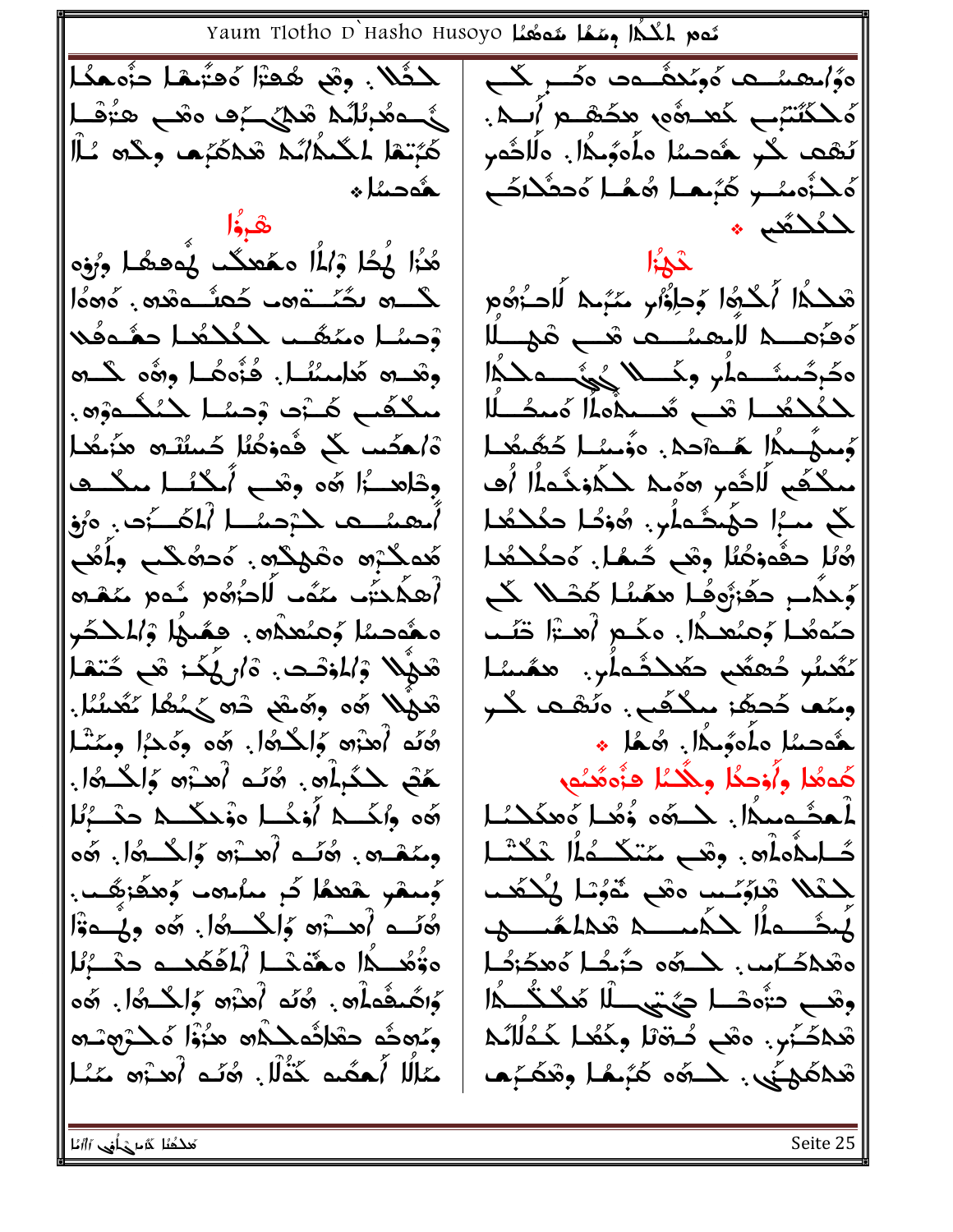تَّوْمِ لِمُكْمُلٍ مِمْعُلٍ مُتَوَهْنًا Vaum Tlotho D`Hasho Husoyo كَمِلْكُمْ لَمُقِدْلَا وَسَنْعُلْ كُم كُلًّا ۚ كَلَّمَنَّمَكَّلَّا لَلْعَنَّمَا لَلَّا لَلْعَنَّمَا وَالْحُــوَٰا. وَه وَحِكْــلًا وِتَّوْصْلِ هُعْــو هُ/هِــــوُمِــ لِكَـــالْلِ وَهكَــــز أَنَـَـــهِ دَّىمْـــه هَـٰتُنْــْـــل كَـــر هكَـٰفِــّـكِي . هُكَــه كَاهُةْنُـــْرُّەر. ەقْدِيْـْ لَا رُّوْا كُنْسََــ أهنَّ مَمَّاحٍ وَالْحَسْرَةَ فَي وَلَاتِهَا وَلَا ەھْلاَكْمَفْسًى لْحَكْشُمْاًا وُمْكْسِ هُرْسًا وقُبْلَكُمُوهِ حَبَّرٍ مَثْلُكُمْ هُنُوْ وَوََّوْشُو هَزَسِعُمُلَ. حَبْرٍ مَنْقُسٍ فُزُّهِهُمْ وَهُمَخْزِلَمْ أَكْتُوا. وْݣُو أُهْرُوه مْنْدَا وَاكْتُوا. وْهُ مىڭگە ەمئەھ ھكىم وڭزْمَّە كىر. وهُدَنُكُمْ دَسْعَةً لَمُكَّرَّ سَكْتُ أُوُم مَنْطُلِ هُنُه أَهْنُوهِ مَنْا وَالْحُلُولِ هُو ٱلْمُوْسِقْدِكْنِبِ وِهْلِكْسَّبِ وُسَعْنِسِبٍ. ەُھەَب كىي ھكبۇلا. ەشىم كەھل. وهَكَنْ الصَّدِّ الصَّحْمَةُ الصَّدَّةِ الْمُتَمَارِ. هُمَه أَهْبَرُه مَمْلًا وَالْحُدُّهَا. هُم مِمْعُب ەُكىم ئەڭ ئەينىشىم بۇ ئۇيغىت ھئقُس، ەُاەۋىگ كَرېڭىگىر. وُلِگْىەم لِكْسَنْتْلْ. هُنَّكُ أَهْتَرْهِ عَبْدًا وَالْحُلْهَا. هُه وُهكُمْ سَكْفُ رُدُّا هِتَاسًا هُبِ قْعْ كَتّْصَلُو. وقسالَ مِمْلُو. وَتُنْقَفَ لَكُسْو ـهُەھسُــا لِمَوۡــٰا لَاهُـــٰـەرٖ ەَــٰـأَەمسُـــر لَحُعُمِ الْمُحْدَمُ الْمَرْتَ وَالْمَسْتَرْدِهِ مِمَنُوا ا وَالْحُسْوَٰٓا ﴾ وَهُ وَسُهَٰٓا وَوْحِكُمْ أَوْحُلُّا كَبُرِها هُـهُا هُحثَدْكَمْ لِلْكُلْكُنِينَ ﴾ حدْبُرُا ومْهكس وُمُك أهنَّوه مَنْدا تحمدُ ا شُــوزُه، ممَعْهـَــا وَنَزْمِـــ وُحْمُــا إَوَالْحُدُّهَا. هُ٥ وِتَعْمَدُه حَبْسُهِ عَكْسَلًا وَحْمَّيْتُــواْلِ دُحْمَٰنُــوْلِ لِكَــو وثَّەڅل. ھُنَّە ٱھْنَرَه مِّمْا وَالْحُلُّيُّ). ھَء كَرِكْسِيُّداُرُه هُدَدَيْهِ مِنْشَا. وكَلَّلا وكحثره وَوَٰد دُقْهُل همَنُده وَهُنالُكَ كَمِلاً قَدْمٍ. هُمَّه أَهْتُو مَمْمًا وَالْحُدَّةِ . أَوْهَدُهُ وَاكْتُفْلَ. أَاهْتُمْ: حَذَّاضْتُلَا هُه وِفَزْوَهْـه لَا أَههْـو شَع شَـهللَا وُّحمُــا هَنُـُـاا وحُـصُــعُــعلَمت أنـــــم أه كَزْوَٰٮهِكُلْ مَنۡصُعُدِل أَرۡ لَمۡكُٮ حَدۡهُۥٓا ۖ وَٰلَا ەۋەكا. %ئە اْھزْھ مَعْا وَالْحَدُّا. %ە ودًاتَبُــا مَكْــُـدُا وَ كَــح شَدْلُـدِيَــ; وَرَّزَلَ كَاعَوْهِ مَا مَنْ الْمَحْدَدِ مِنْ الْمَكَدَدِ هْبٌ حُـجْرْا ٱاهْتْـا. هُنّـه أهــ;ْه مَنْـا لْكُمِبُرَا وَحَصَّلِكُمْنِ. 50ْشْكْسەت لَخْتَعَ وَالْحَدَّهَا. هَه وِذُهشته أَحكم هعُعُده هَنُىأَهِ أَلِ. ممَعْهَا خَــْ هِــْـَــْ بِمَا وَجِـكْــرِ وۡحثُکُـ ۞ اُوۡکُـا ہمۡقَـہٖ حَـ ۞ متَّہۖطُـُـا كَاتِبُ أَخُوهِ مَعْصِمًا. هُرِّئُمْ أَهِيَّوْهِ مَعْلَمَ وَالْحَدَّهَا. هَءٍ وَهِجًا أَسْلاَمِلا يَمَلا لْمَشْلَـْــْ00 \$ مَنْمَــب هَقْسَــب هَكَلَّــْـت كَمْتِقْطَ. هُنَّكُمْ أَهْتَرْهِ مِمْتُطْ وَالْحُسْرَةَ . دَٰٓتُـڡڵؘٳ. ٥ٶؙٜؗٛٳڞٞڡڔۦ٥ٚۅۏ۠ٞٯٮؙٮڔۦػڔٞٮڡؙڶٳ وُحدَّتْنَا ٱلْمُلَّدُونَ حَقَٰلَتَهُ وَهِيْ وَمِ ھُمُ مُحثَّلاَكُمْ ﴾ وَرَجَزًا رِجُمِلًا وِحَمْدُنَا كَلُّهِ . هُنُّه أَهْنُوه مِمْنًا وَالْحُكُمَّا . هُه

الخالا محفأ شهدانة أنفكنه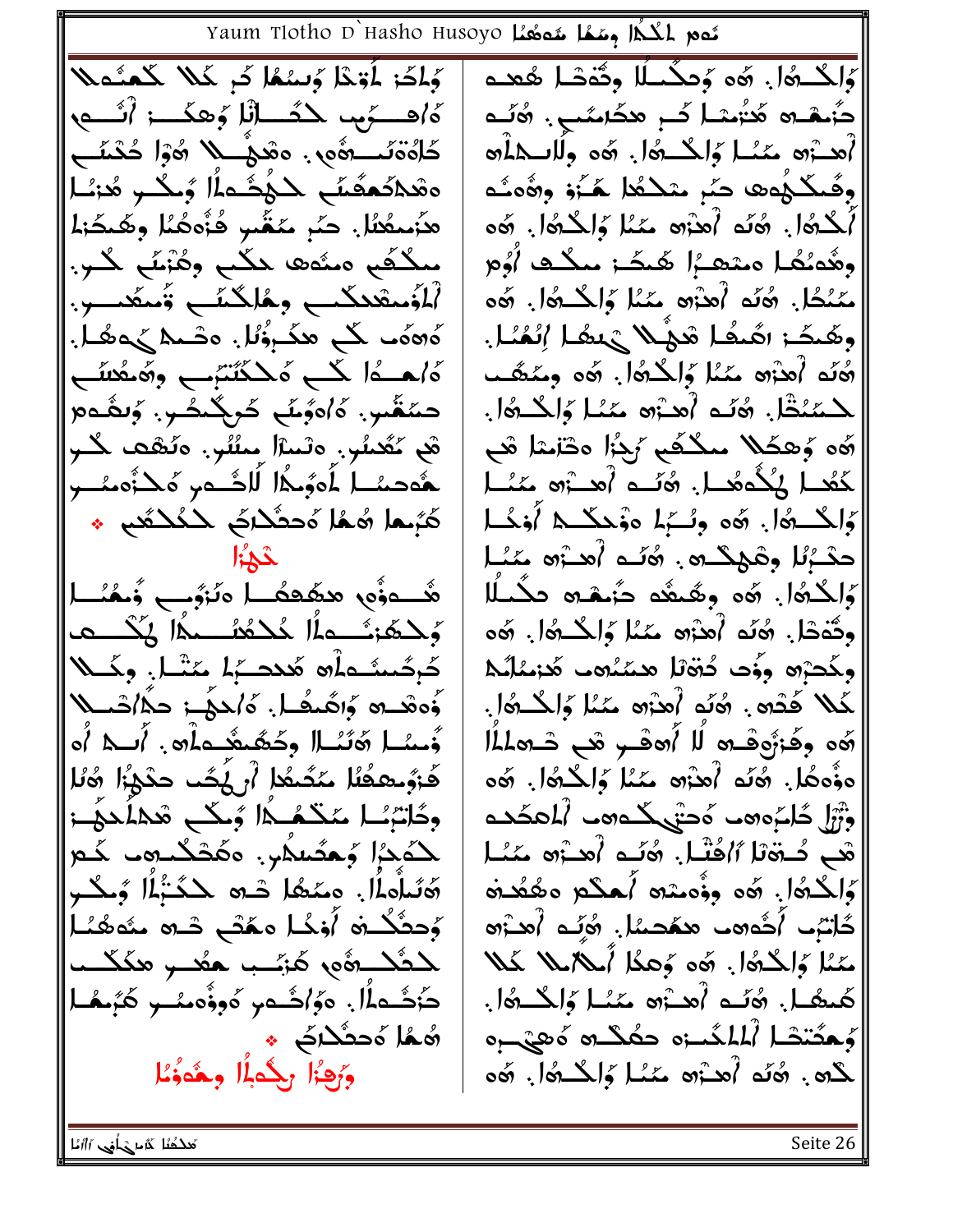تَّوْمِ لِمُكْمُلٍ مِمْعُلٍ مُتَوَهْنًا Vaum Tlotho D`Hasho Husoyo وَلَّكَ مَنْ أَمْدَّقْتُمْ أَمْسَامًا لِلْمُسْتَمَرَّكَ مِنْكُمْ لمُسْتَوْمٍ. وَهُمْ هُلْكُمْتُمْ لِلْوَوْهِكْمُ وِسَطْۤا هَثَىٰٓۥٓۤا وَسِيَّىدًا. شَي حَكَـٰٓةُۢاُا َهَدْرَه والْعُا شَعْمَاكُمْ دَلْتَ مَنْ حَنْتُهُا . مەمەنقى ئەسسە ئىرىشقى ئىسى. ەھْتېكا وىھى تۇس كىر جەوۋال ومىڭىر هَكْتَمَعْظُمْ وَلِمُكْلَمَ الصَّحْمَةِ . كَيْنَ مِنْ همْسُلِ لَكُنُونَ. وَاهْتُوا لَكَن وَكْسَرِ لْحُسِ مُرِكْتُبُ أَنْحُسْدُا هُء وُالْحُسِبِ لَل مْلَاهُمَّة حَمَّهُو. 2كَعُو تَسْتَرَا حَكَمَعُوا مْعُدَهُا كَتْشُر. ومَعْكَ مَكْتَف وَهِنُعْبِكُمْرِ. وَتُهْلِيمَا لَحْسَنِ هُوَجِئِنَا ا حۡحمِّزٖ واۡقأوها کَے مٓے شَلا مَقَا ەلمۇمكال ەللگىم كىڭمىسى كېمىل وۡمِمِيۡكِمَا ۚ. ٥كَحتُمْ تَٰٓاْلَا وَۨٓ٥مَتُنَـٰكُمَا ۖ كُــُـر  $\bullet$   $\mathop{\text{L\hat{so}}}$ وأهقنها هْنَيْمَهْمْ دَهْمَهْمْ دَاهْنُتَكِي وِهْكُمْ لْمَدَّــمِمْلْ. لَــــوَه وْالمَنْــــــمْ أُهِنْزَهِ مَعْمًا وَالْحُلُّهَا. ومَعْدُب لَاحِنُرْهُمْ شۇكىگە . ەكتىككىشىملە ئىسگە . مُـــه مَـمْـــهـ و هُوَجِئِيل وُهِنُعَـــدَهِ لمسوَّى مَكْسًا وْاهْكُوْمْ مِكْتُفْ فَعَنَّهُمْ وَٱلْمَحْصُرِ مُحَمَّى اللَّهُ وَٱلْمُؤْتَسَفَ فَــهوَهُـُمۡ هَنَــ مُعَــُــُـه أَلَا ـعۡنُــب . ةُ ارْكِحُ: هُبْ كَتْعْمَا شَيْئًا وْالْمُكْمِينَ. لَدُووُا وِنَمَّنُا وْاٰلمَٰكُمُ هَدَ كَتَحْدِهِ ۖ لِنَكْلُلُ لِّكْتُهِ هِمُدِيُّا وْالْمُوْتَـْتِ وَخَبْسُنَّـْهَاهُ كَكُوْ. كَبِرٍ هُزْدَهُــا أَلْمَسْآب. ݣَـــهُ٥ تَعَيْمِلاً وْالْمَكْسِ. ةْالْمَكْسَفْ تْعَيْمَلَا أَكْتُوا وْالْحَرْنُف. وْحَاكْتُوْوْا وْهْمْ. وْالْمُتْمَدْ. هَقْدُا وْاهْلْمْشُدْدەب خْتْصْل ەلَّا  $\hat{\mathcal{U}}$ كَانگىي ەڭھىلىي شەش كەنگىي كَبِ كَرْتُهُـا أَلْمَمْــدُبِ كَـــوَّةٍ مَمْنُــا لُلوْشُــهُ/ وكُــهِ لَا مَلَا أَآوُلَا ﴾. لَمُمْعُــل وْارِيْكُتِ كَحِمَّةٍ. وقْعِ مُكَّارَه لَا هَنَّبٍ. وَلِكَمِ حَبْدًا حَبْعِلَهِ كَمِلاً وَالْمُوهَب لحَقُّه لَا هُنُمَاُ ومُّعط كَصَّخٍ. وهُم هُـــدمشه لَا أَلْمَنُـــزُب وِكْــــرَّه مُـــالَ أَمْكَاهُ!. كَايْكُمْ اكْسْفُلْهُ كَامْتُعْا لِكْسَفْلَا هُ الْأَمَٰا أَمْلَٰهُ الْمَمْرَانِ حمّقه كَلا ولَا أَحكُمكِ مِنْدَا وْاْهِــدَّىــ دُهُـــوْ، وهُـــداً لَـــلا وَوهْ ۿۥۏؙٳ همُسُلم أَكْتُوا وُكِي. وَهُ وَهِكَكَت هْلُم . هُاهُده للصَّده اللَّه عَلَيْهِ مَسْلًا مَنْهُمْ مَنْ الْمَسْلَمُ كَرِيْمِيْدَا لِكَبِيْهِ أَكْسَمَاهَتْ. وُهُنْدَا وَيَسْتَبْدَأَ مْبِ مَقْـا كَـامْهْمْاه هككــمدا. هُه كْعَشْــْمِلَاسِ مَّــْــَمَّا مُحَمَّــۃ أَنَّــٰمِ مُؤْهِدًا وِكَتْفَـٰدًا وَوُعْـًا وَيُكَـٰدُدًا. وَهُ لْحَقَّدَةُمِينَ أُسِيرٍ مَمْسًا. كُسِرٍ أَكْسَرُهُ! وُهرُم مَعْا وُمْكُده فُزُّهِمُا هِمُدَكَّر مَثَلِ هُدَوِيا لِلْمُتَكَبِّرِهِ مَنْ هُبْتَهَا ُوحىئُەحُرٖ لَا شَكْوُوْتُىُا. ۞مَثْلا شُەتُحُا ٱلمْوْصْلا. مكْمْرَكْبُ خْلِيُّ الْمَالُ وِصْفَعْدًا. 

المالا مخائره للفكعة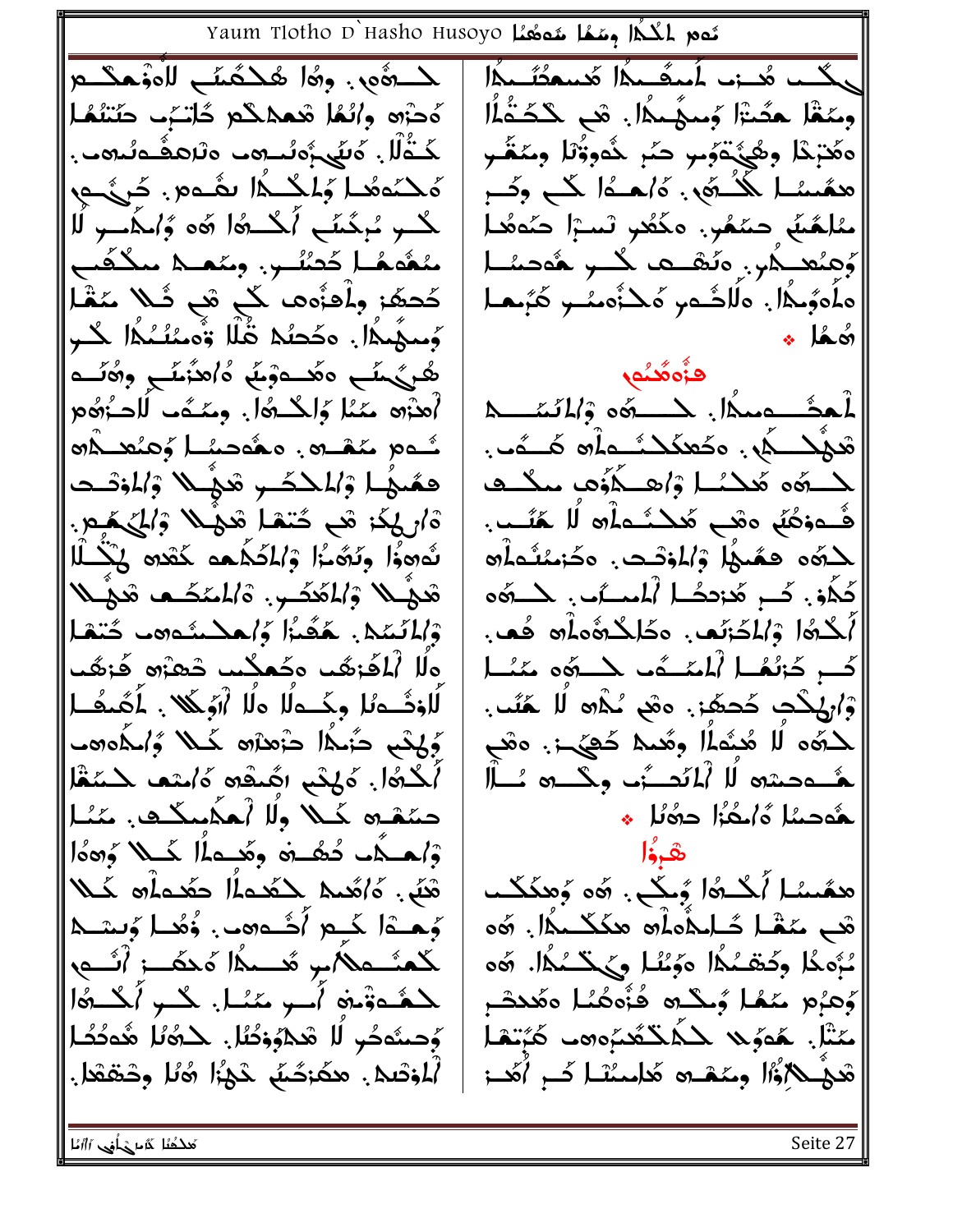Yaum Tlotho D'Hasho Husoyo Léo تَعْمَلُ مُتَعَمِّلًا مُتَعَمَّلًا مُتَعَمِّلًا مُتَعَمَّلًا مُتَعَمَّلًا أَصْبُرُا حَنُوهُا وُهنُعْدُمِ مأَهْمَد كُنِّر ەكككىلىمە ئۆلى أَجَب مَكْلَمُلُلُ. هُ حِمْلِ دَارَوُ جَالِ. شَهْلُ \* كِمْلَكُمْهُنَّمِ فَأُوقُنُومِ ەمئىْلا كُم وِلْكُمْ; ڤَـنْ9ْمَزْنُو. كَوْلْكِ-ئُ9ْو لْمَحَّدَمِيكَا). بْلَادُه ذَٰارًا كَانُوْمُرًا وَصَرُوْ لْحَثَلا لَمُوَحَسَمًا وُهِـدًا. هُوحُـدهكَـلا حَدَّائُــــہ اُن حَــْاهُـَهُــــــــــــه مَحْتَــــــــهــ هَـٰٓ;ُوۡا هُـُعُـا حَبۡ هِعُنا هُ٥ ٱلۡاحِدَّد حَمْدُ عالَمَ لَحَمَّيْ تَوَّدِّهِ لَكَ مَنْ مَنْ مَنْ َكَيۡكَ هُمۡ ٱُقۡتَ ۖ لَمَٰٓ ذَٰٓ وَهُوۡوَهُا وُمِكُـٰرٖ مَحَمُعًا وِهُمِي حَذَّمَهُا خَعْسَكُمَاًا لِحْتَهِ وَحَرِ هُعِدًا هِنَّهِ لا شَكْلُوهُا. هَكْرُهُـــملُّا حَعُصُــُــملُّا مِكْسَـــْ لمؤة مْسَلْ هْھكُومُسِي. حْكَرْحُصُــل لأزشْـملَا وهَكْتوْسْـا خَعْكَعْشَـملُا. هَٰذَا وُ؎ وْهُمْا كُنِّهُـٰهَا هُدْنَىٰ وَ هُ/ههُ/ ﴾ وَحمَّمُعْتُماً الْزَوْهِ كَلَّا هَ هَنْدَ وَحَقَّهُمْ الْمُتَوَٰهُ أَلَّا هُجَّرَ حَقَّةً هُ/ههُـبِ لِـثَمِـلُههُـشَـه/ُا وِيمَكْتَعْــا هْدَاگْىھْشُــەلُل. ەُخْتُوپِــالْ تَحوْــا حۋوئەلمەم ا داڭز كۆتما واۋھىم كَمْحُنُوهُــواْ لِعُصْبِ. كَمْحُصُّلًا صُنُــا حزُّەممُــل كَـمُســدُا وتَـمِمَــد شَــح هُـدَدُمُــلـ كُنْتَمَكّْمْ شُنْعَكُمْ لَيْقِيَدُوهُ وَهُوَلًا وُصُلًّا وَاهُنْقَنُوا حَيُّبُ إِنَّا مَا كُنْسَبِ لَلْوَهْلَائِمِ هِ اللَّهُ هُجِ يُحْسُلُ لَعْفَــاً. مَكَــع وُهكُــتْزَا وَهِقَتْصًا وِكَـٰٓةُالَ دَاوُٓىڤَـٰہِۗا وَمَٰهَـٰہ منكموْا بَعْضَلِهِ لِمَسْكُمْ هُوَجَهُمَا وَهُو كَبُنْهَا وَفُزُوكُنَا. وَحْدُ نُالَ هُوَجِبْنَا لْمُحَكّْلًا وِهُكَة كُرِينَ مَنْصْحَد كُنْسٍ ەُاگەُ: | دەمُل \* ھُەھى*ئ*ا ەلەُوَىدًا ەلَاشُەر ەَڭەم*ئ*ىر هُبُعا هُعُا هُحثَكِ حَكْكَب ﴾ <u>ی ڈا</u> هُدْنَا أَكْسُوا سَمْكُمُلَا وَاسْبِ شَهْلَا. هُه شَكْمًا مَمْا وُاحًا مَمْا هَهْءَ مَثْلًا. كَحْلًا قُـزمُا وِكْبِلُو قُبْكُمْ حِنَّفُو. ةُالمُؤْمُــا حدْمِيُّ وهُوَمَّــممْرِ احْمَــُـــه هُه مُدَّدَكُـــا وخُـــدووَّلاً هُمحَمَّصُ*لُــ*ــا كَبِعُسِبِ وَوَىٰ لِكَلْتَمِعُكُمْ وِيُتَنِّسِرِ وفَّدفَعُلا كَحِنُلا إِنْعُمُا. ۞ه ومَحكَـب هْــِ ثَــْلا تُبْـنــٰهُا مشَــٰمَلاً مَامشَمشا وَسِلَمِسْأَإِ حَقَّهِكُسِ. هُمَعُصِي رَبِّكُ أَلَم وكَتُوْمَا كَهِمَْسَانُهَا لِلْأَرْثَةِ مِلْأَرْهِ هِذَهَكُمْلِ. أَوُهْتُمْسِنْلُمٍ هَكُفْتُمْ هُنْدَهُكُمْ وَنُهُنَا لْمُنْزَاهَا مُرَكِّبِكُسْ هُمْ شُلًّا مَّعُا ا ھُٯ وکُمِ معَامِکُملھوما لِکَمِجِّکَھَا وُمِگُــُو وثَلاَنَّى حَنَّقًا وَسَهَّدًا. هُمْذَهَلا وكَذَّمْتُكَ كَتُلُو. أُمَكِّنُا وِلْمَعْمَدِ حَمَّعُـو حرْجِنْنَــه حَفَـنُــا وَمِـنَّــنَدَا هِ وَجَهْـَـا مأهدَكَــب حمَّدَعَــا. مأمـــرًا مأذَهُ! ٱلْمُكْتَرِيمْ قَبِي وَمُتَعَمِّسِ مِدْهُمُنْسَار تَعَلَّمُ الْمُسْتَمَامَةِ الْمُسْتَمَامَةِ الْمُسْتَمَامَةِ الْمُسْتَمَامَةِ الْمُسْتَمَامَةِ الْمُسْتَمَامَة Seite 28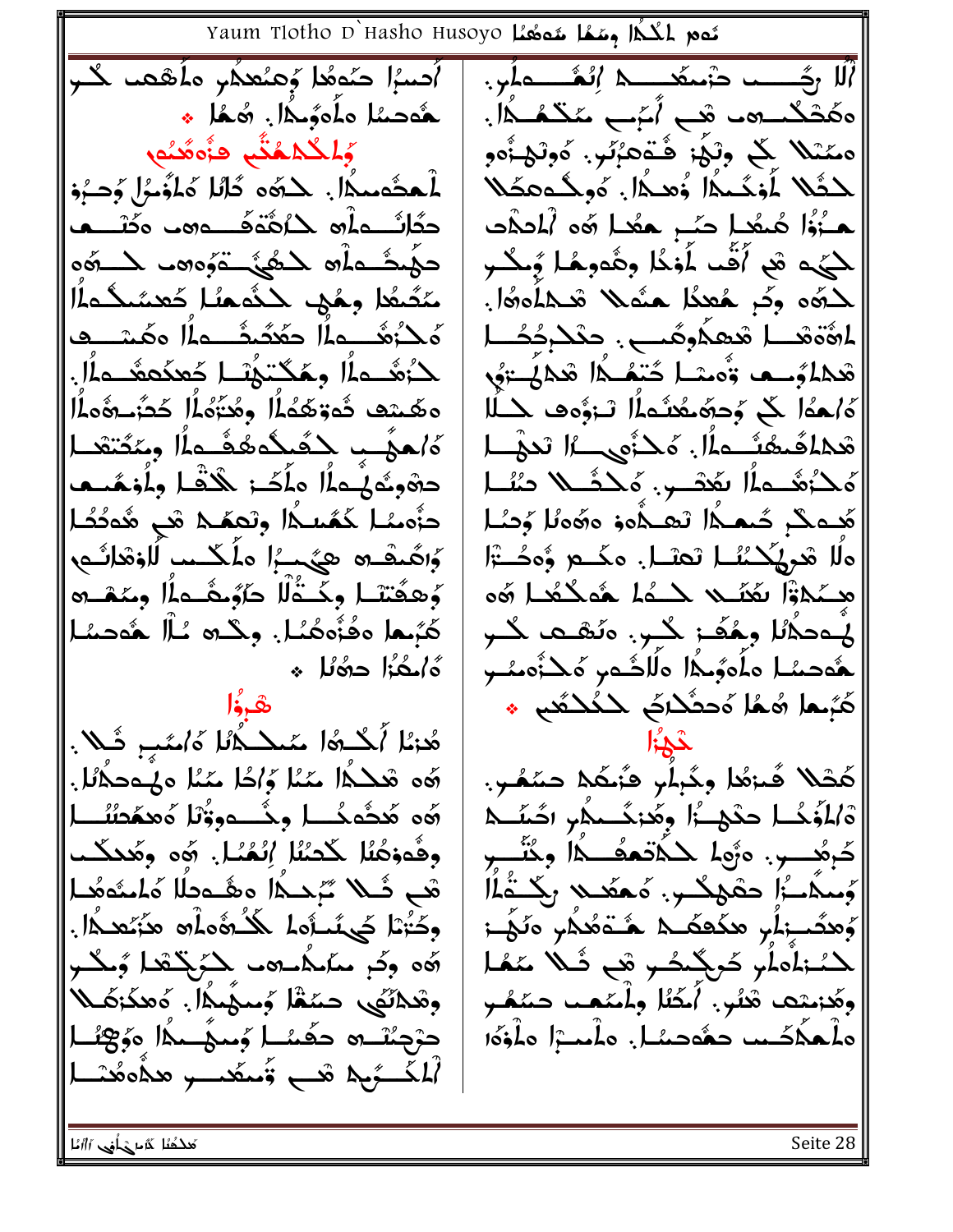تَّوْمِ لِمُكْمَلِ مِمْطِ مُوْمَئِكِ Yaum Tlotho D`Hasho Husoyo هْلاَنُدَوْمَنِّع ۚ تَعْنُــر ۚ وَٰابِــدْ ۞ أَيَكْــدُّا لَلْا ەَوۡكَـكُـكُم مَكَمُوۡى ۚ وۡلَٰلَـكَۃَلَـكُـم كَـم مُعْدَهُا داْدْشَاا بُىكْبِر أُفْ حَمَّقْا تَحْمَٰرُا هَنُعْمَا مُزْهَدِكَانُمِكَا هُ‰َمِيْ كَـَرْ وحُحهُ; ٱلْمُذَالِكُمُ لَكُمُوهُهُ مَمْثَلُ إِنْهُــا مِمُمِنْــْـا وِلَا هُومِنْدُهُــا كَے ثِكْسُّتَمِ قُـتَمِوْهُمُو مَهْتَـت كَــح مِهْمِيسُلْ. كَمْ كَلُوْلُمْ أَبْكُلُهُ احْتَمِعْدُولُم للْمُماشُــما وقَرِيبُـــرِ وَوَهنُعـــدُر ولَا هَدَىَحِصًا. هُ مَحَكِـد ضَكْرَهُـب إِلْعُتُمَّا وَلَا حَبَّتْكُمَّا رْجِئْلِيَّ ، أَحَنْل همَكَســـــدُا هُــ ويُــــــوْتِ أُنــــــدُ وَحْكَرْتُهُا لَمَّتَى حَكْثُهُماً فِي مَقْل هكَعلِنُسْ لَمُعَا لَكُلُوكُ وَالْمَسْرَةُ وَالْكُلُوبَ ِكْكُرْمُرٍ كَمِسْتُرٍ مُكْمُثَمُعْلِ قَبِي شَكَّلَا تَبْتَـَــــــرًا وُحـــــــوةُ مِ مكْعَــئـــــــــــ وهُ ا لِمَاهُمْ حَبْطًا هَذَاتٍ. أَهْدًا كُلِّ وَلَمْكُمْ لْمَنْزُوْسِومِي. كَمْلْكُمْ مَعْصَلْ وُرِكْبِكْلْ نَّهْعا لَمْدِ حُوصمُا حَكَاوُا وِفُـووَٰكُهِ أىك لحسو ليُتصبر ەكمىدولى. وُلِمْسَةُه وهُنتف هوُا ﴾ لَمشف لمُوت. أَمَثُنَا مِلَمَٰى لَهُمْ شَمَّا هِمَّنْنَا مِنَّوَا وِمَّبْهِا لْمَوْسَدًا سُصْحَدٍ حُسْرٍ. حَسْرَ مَنْسًا وَلَا وَحْسَقْا وُحْكَ حُتْهَا حَسَمًا وُحْب فُزْهِمُمُا الْمَحْزَوْ. والْحَصْرِ كُلِّ هُلِّ مُنْهُمُا وُحِبٍّ مُنْهُبٍ فِـزُّوهَا كُلِّي. ەلَاشْـەر ھەّحىئــا وُرجُــا ھڤــەوْھُهُ. مْگُەھُمَّا، ەڭرېْتە بەشھىك كَنْجَامِنْتِ كَبُرْتُهَا كَكْتَجَاهَ كَامَ الْمُتَحَارَةَ الْمُتَحَارَ هُزِمُا شَه کَے شَه حمّهُ ۽ فُڙُههُما. وِنَقْعُكُمْ شُمُّلْ مُحَثَّلَاثُمْ لِلْخُلَقْدِ \* وأاسكم هأاها كبي ولا هزوِّكْنْدا كْسَهُبْدَا أَحْشَرِ كَلِّ. مُاسَنُوْ كَلِّ شَي  $\hat{K}$ أُسسهُوْ هُسنو بِلْهُونَسِي حَشَــوهُوُّا كُكْتُوهِ مُحَمًّا بُتَّبَّ وَهُتَّوَرْتَا وْأَى لِكُنْسِمِ وِيُهْشُسْمِهِ وَهُشَارَةٍ وَهُسَيْمًا وَ وُاتَّنْكُمْرُلُ هُـزُّهُوا ۖ. كُـرِ ـهُـشـْعَـدُ اُنــِدْ لْمُتَعَمَّـــكُمْ حِـنُدَكَــا وُرِيْحُنْكَـــرِ هَاتــح كَحِيَى الْكَرْمُلَسُماً وُحِكْمَ هَٰذَا خَلَيْهِ بَلْمَ . بِمُمْدَمٍ الْمَشْمَشْدُ الْمَ حِتْرِيْهُكُمْ لمتىك قىللا ۇمكى. ھىئىكە ۋېڭىئىر للتَّعْسَمْكُم حرْهُحدُّثُماُ وَقُسَعْب<br>﴾ ) هُفَ اللَّهُ عَلَى اللَّهُ عَلَى اللَّهُ عَلَى اللَّهُ عَلَى اللَّهُ عَلَى اللَّهُ ههُمارًا. هَتَمَنْمَا وَالَى حَقَّـهِصَوْوَا ومَثِقَسِرِ فُتُوهُمْا تَـرَبِ كَـنِ. ماهُن لْمَصْلُمُو. كَحِيُّ: کَے ذُسُل سَّكْسًا حهْ حَكْشَهُ أَلْ وُحْكَـبِ ۖ كَلْـُـرُّهُ حَكْـتَ صَلَا ۖ حَكَـتَبَ كُبِ. ەقىي ئَكْسە ھَفُەھكْسُماًا وِوُوكْتَا وَهٰذَهَم ۖ كُلِّ. وَكَيْݣُلْ قُـنَهُم للِكُوْخُسُمْلَا وُهزَّمْمَعُنُسْمِلُرٍ وَوُاحُسُمْرِ ەكەمُلا وڭەھكىلا قُەوْمُىُل وُكُلى. ەَلمۇەرېڭىقتىپسال وەەئىسى ھىس ەوۋەمئىر مىنا كېمىغا شىغا وقلتهم ونماها فأه شنو هَفُمحكَمَل. مَعهَلا سَعُر هيَجَا. كَمِ ا الخالا محفأ شهدانة أنفكنه Seite 29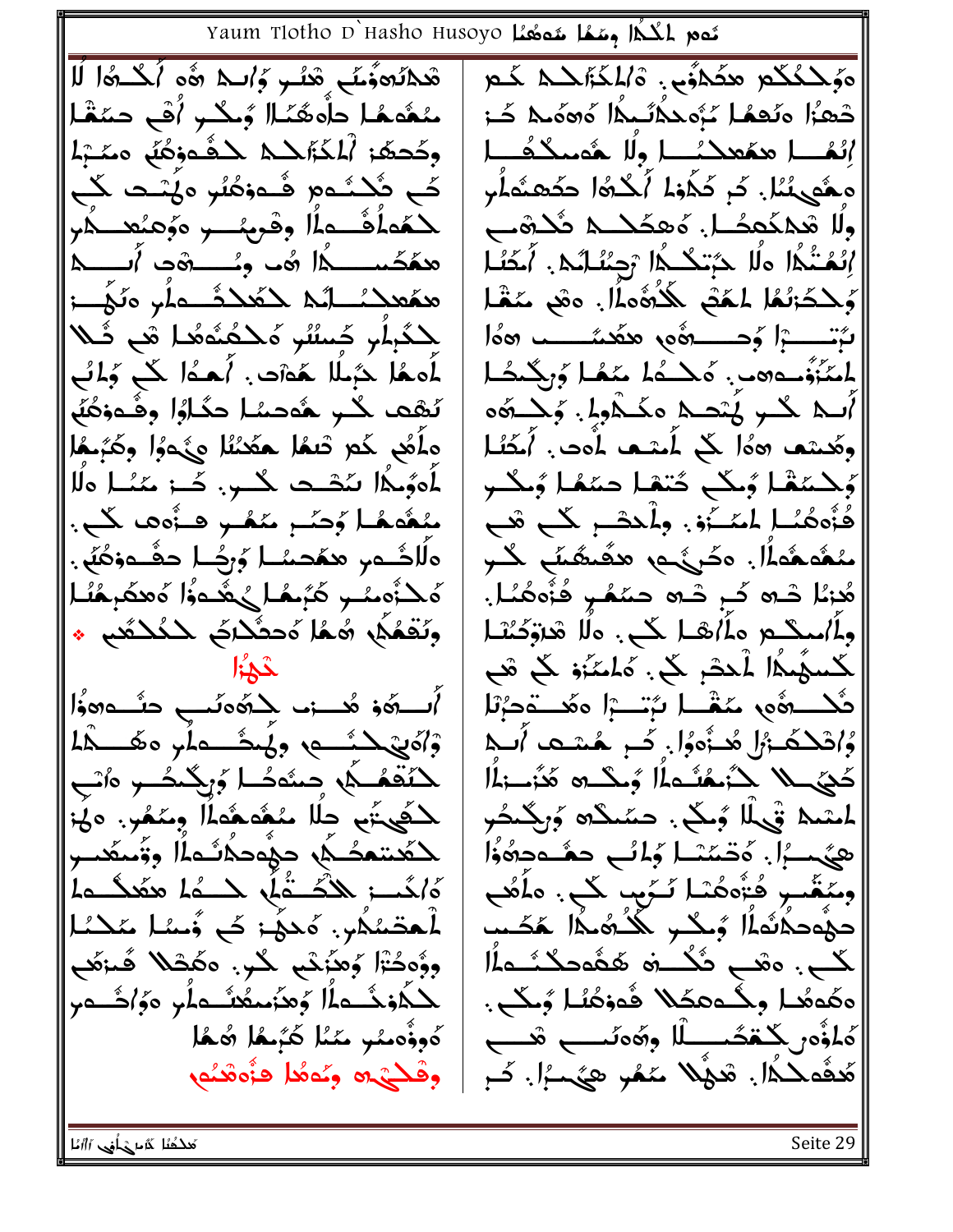تَّوْمِ لِمُكْمُلٍ مِمْعُلٍ مُتَوَهْنًا Vaum Tlotho D`Hasho Husoyo لْمَحْمَىكَ الْمَدَّةِ وَ شَعْبَةِ مَنْهَمَا دَّىسُــو مَكْسُــل كَــْھَـعْـــدْ. ەكَـعْمُــدُّا وُهلُوهُه وَحِسُلَ هُبُسُلَ هُـزَت سَكْـُف وكَـــلا كَــمْـــل أَقْـــد ــلُوْحُــل وهَـحــلُل هُ عَصَلًا وَسِيْرَهُ بِ ۚ هَ حَسَمًا وِهُ عَصَٰلًا كَرْهِــدْ. هُ/وْحُــلْ أُوْحِكْــدْ. مِعْدَحْـلْ وُكْتُ الْمُسْتُوا فَزْهُبٍ. مَكْعَسْتُمْلَا كَرِهُداً وكَعِهْا وُحِصًّا فَـْحَمَّرُنَا حَبِّر رَّؤْمِهِ. هِمُحَــــَةُ هِهُمـــهِ مُحْمَٰوُهُــا كَهْكِمْ. وَاحْتَنَا كَعَصَّتَنَا عَتْبًا حِلَّا كَمِنْصَاغَ وُرِجِّحْصًا أُمِيكِيمِ. كَالْمُعَيْدَا مكملاً متستَمَمُّا مكد الْمَسْتَمَا هْدْسْكَنْشْدَاْ. ەقْع كْحَتّْبْدْهُ مُحْد هُزُسزاً وهُهُدهَكُمْ سُدِده وَهُصْعٍ. ھڤِىھُىَّــى كۈڭــەلُر ەڭنىكىـــر وكاه عُلْل هُدْدَسُل ﴾ لمفررٌ /كَـدْ مُـعفَعةٍ مِثْاهْ الْمُةقْصَةِ ۿۥؙؗؗۥ إِلَٰـٰٓهُمْ لَحُثُوءُ إِهِجُنُّوءُ لِمَوْلًا ۖ وَهُو وَهُنَـٰا وُكِّع هِسُمَا الْمُعَصَّا حَدَمُهَا هُلَّا وِحْــوْهُوُلُمْ وِمَعْصُــوٍ. وِكْبِ لَمْحْصَــوِ لَل أَسِي لَا مُحْسَمِلُولًا. ومَعهْبِ الْهُودُهُ الْمَسْلَمُ مُمُقَاهَا وَلَا شَدْتَنْتَا. كَامَنَزَوْ لَكَ شَي وُ لَكُمْ حَسَّوَكُمْ هَيُّمَالَ. هُجَرْجِئْسُ لَكُمْ ا لِحَسَمُا وَهُدِماْ الْمَدِدِ. أَحَطُا وَكُسَفَبِ كُلْمُهِ مُغْلَ هَرَجْتَا هُنُتِتَ هُجَمْلُو لْمَلْاَمَىٰـا لِمَآتَـبِ كَلَّـبٍ وِتَلاهَــتَرَلَّ وُبِـقُــدهِر أَكَوْكُمْ حَسَّمْبِ. هَكَعُدْ أَهْتَدَ لَحْمَمَكُمْ شَكْسَوْهِ يَجْلَؤُهِمَا مُقْدَرَا حَعْــملَــر. ٥شـــ كَعُـــا وخُوُــْـالِرَحْــزَا وكُنْفَا دَنُقْشَا وُسَهّْبَدُا. دَشْيِرْ لْإِشَارْ ەڭلىئا ەھْەئكا ھَىڭزا. ەكر آىكْسو وَّعُلًا وِثَلًا . هوَمِ قَـمَـكُـهُمِهِ أَيْمِيَّـمَا الْمَهْ هُعْكُمْ هُلُهُمُلُكُمْ إِي مِنْكُمْ!. َوۡۡدۡھُ؎َدَٰلَٰا ۢ؞ ۚ ہَٮۡشَدہ مَنُنَا وَرَیۡکُنۡضُو َىُوْ; کُمْ ەَلمشىھ تْتَقُومِب ھَكُو; کُمْ ; ة/هكَمَكْعِيهِ لِمَكْسِماً أُسِيرِ هُصْبِ َهۡحَمۡهُمَا إِسۡنُمَا وَهَـالۡلَّمُا وُحَكُــوٖ لَا كَتْعُــٰٰهُا. ٥كَــرٍ كَـــلا مَــْرُلِ وَحَتَّ٥كَــل كَعْنُوهْمَا هُدْكَنُو أَبْدَ وَيُدَّفَ مِنْكُمْ تَحَمَّلُ خَمِّ هُيُّمٍ وُحَفَّ; خُـرِ هَخَامَت كَعْبُدُرْتُملُرٍ. لَل تَعَدَّلُتِ كَلَّمَ هُنَّى رِكِّىطًا فُأُهِكُمُّا حَرْجِنُنُو ٱلْمُلَكِّدِ هَصْرِ وهُدهُه حمّفٌبِ لَا حَبّتِلًا لَا تَدْكَلُكُت مَطَاتَهِ مِسَمَّعٍ أَكْتَمُّهِ هُوَ يَكْلُمُو حنٌهُۥ ٰ کُم هُنُم ۥ وَۢ کِے مُو مَا مُنْکِلُہ كَزْبُرَالَاتُكُمْ كَرْهُدِكُمْ أَمْاكُكُمْكُمْ . مَعْعَمُا حكْاهِوُا أُمعقَّكُمْ. وكَعَمُوْا وُإِنْبَسِ لَلأَوْ كَلًّا كَمِعْلَ. لَا تَعْمِمُ حَسْفُوكُمْ كَـْمِ هُنَّــهِ وَذُهـــه كُـــر كَاقُــــر هُحكَسُــا ۖ كَبْعِيهِ. هَٰذَشُلا حَسْيَ بِلَا وُجِّبِ كَحِيثُوبِ لَا تَكْلا وُمُل كُنْقَدُهُم كَــْم دَوۡاٰحُد ٖ دَوۡوۡمَـٰـَـٰ ۖ کَبُـٰھَـٰا یَکَـٰٓ۔اِ ۖ دَلَاۡاُوۡ

لناأا رهأئره الفكنة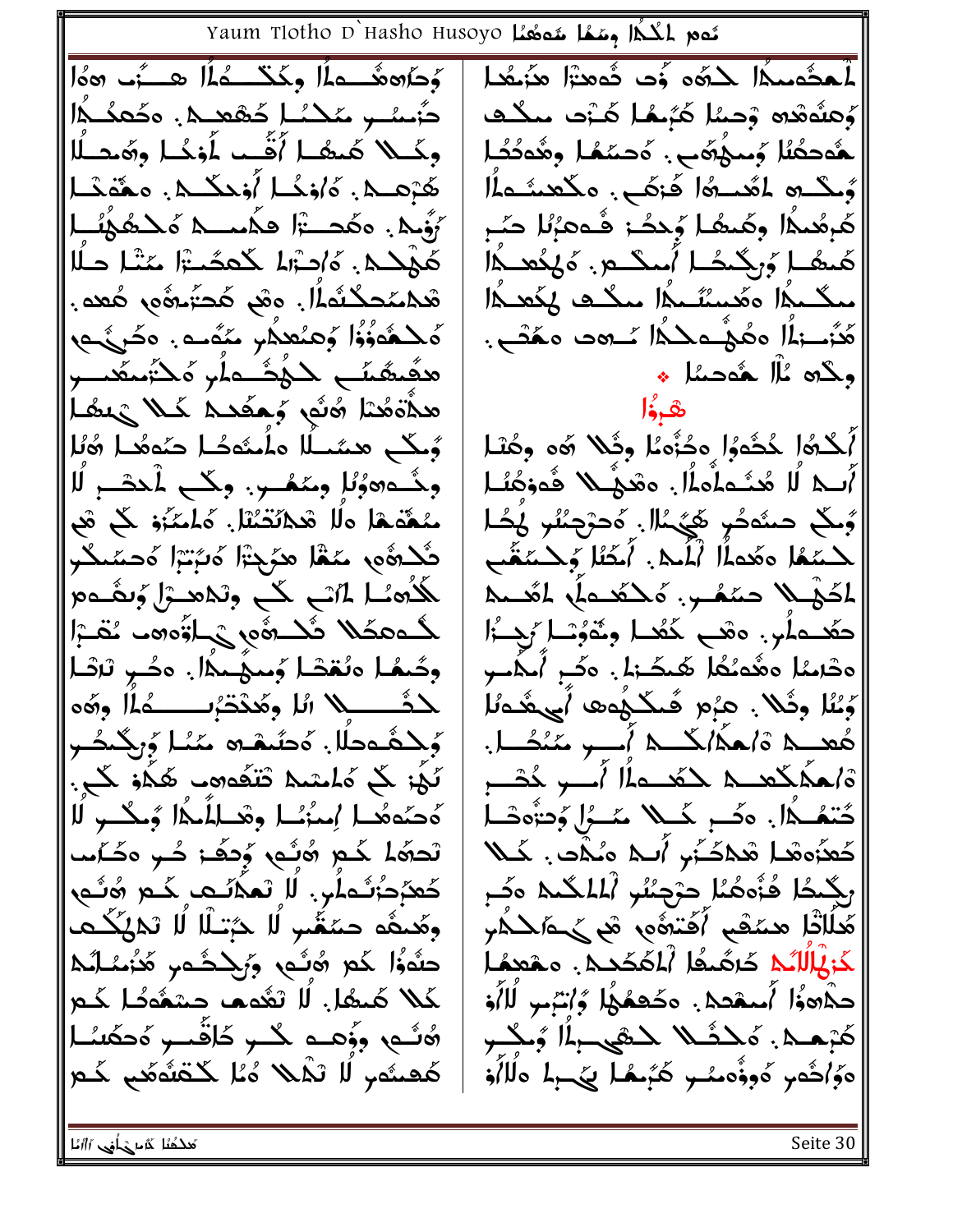Yaum Tlotho D'Hasho Husoyo تَوم لِمُكْمَلٍ مُعَصَّرٍ هُنُم وَيُبْهِم مَكْسِرٌ مَٰهِ أَهْنَى وَلِ ۿڔؙۥؙٛٳ حَزْهِ أَبِيهِ وَأَجْرِهُ مِنْهِمْ هَي امَّيهُا هُنُد هُو وِهُمُكْنِبٌ وَابِينَ وَاوْهَا لِلْوَوْا ەُىھَىھَى خُىر. لَا تَعَدَّكَ حَدَّمُكُم كْــرِ كَــْلاَقْـــ، يُــَــُــملَرِ وَحِــــُملَىٰ أَه تَعْكِمُا أَبْكُمُوا وَالْمَوْمَ وَالْمَحْمَدِ هَنُوسُوْا مُحَمَّلُ كَمْحْسَوُوْهَا هَنَّا خُطْ هُنَّهِ وَاهِجُوْهِ كَتْبُعًا وِكُمْ لَحْشَرِ حَنْثًا وَالْحُدُّوا. وَهُ دِهْقْعُاهُمْ وَاتَّىمْ قُسْعُدِهُ وَوْهَدْهِ أَهْلَ أَهْلَ مِسْلَمَّا شَبْهِ كَتَبَبٍ. أَلَّلَ أَسْتَدَ وكبر مسامط لمثلوها ومكب وشب وُاضْلُكُمْرُلِ هُزُّهُوا هُنُّنْدُانُكُمْ هُمَكْتِتُ أبكسو هُدزت مشاه ووُمثلو للكنب هِهُمْ الْمُسْمَّلْ وَهُــواْلُمْ وَهُمْ الْمُلْكَمْ الْمُلَكَمْ دەُب ھُددًا مُنْسَدُ مْلَيْل. مَغْمَآت ەُھزَەھگىسە . كَبِر وْبِي بِكُنْنَا هَاوُتْهَا لْمُثَلِّمَ خَضَرَ وَهُدْ إِنَّهَا مِنْ مَثْلِ الْمُحَمَّدِ الْمُحَمَّدِ ـدەُوۡا شَدۡنَـسَدُكُـماُا وُحكــو حكَـئــا هُبِمَكِ وَهُدَهُنَّكَ لَكَنفُسِ مُدَخَّبَت مَنْــا ەقىمەدەۋىئـــ كېڭىخــــر وِلَمْهَكُما أَوْسَلْمَتُوهِ كَبْرَهُمْ هُوَهُمُو. ەھكقمئى ەھئىقىئى لەشتەئدىن. ەڭگۈىلل ۇيڭىر ەڭرگىشەلمر ش وِتَعَهَّــٰلاَوُم مَنْكُـا وُحِقُنب ۞هُ٥. كَــرِ ەمىدىئى جىھۇملى ۋىگىر. كىكىت لحثَكشَى لَا نُعْدَهُنَه)َ هَحهْككته سَرِ هَي حَبْرِ وهُما وُسِيْدَه وْالْعَمْفُلَا كْبِقْدَا وُحْكَسِ وِكَلاَقْتَ فَـُدَوْكُلُه وَرِيْكُمْكُو ٱكْتَا هَٰذَهِ ۚ لَيْ . هَكَفُو مَنْظَالَ ومُكْتُدا مْعَكْلُهُ }}; «هُا. هُامِيَّزُل هَكْنُمُا كَتَعْكَشُمْلَهِ شَاءَ هَدَّەمُحْمَدًّا لَّكَحَــْ;َه حَكْــــكُمُّا هَجَــ: هوُّا. أَيَجُنُــا أيْبِلا كَبِي مَنْشَـْعَا كْسِرْ هُوَجِسًا. وَحْدْدُهُا وُسْكُرٍ أَسْمَ وُاسْلَسِرِ أَهْدَّهِ ەلمۇمەرلى ەللگىم كىڭدۇمئىر كېتىما مَمْا وَالْحُمَّا هِهُكَــهِ هِمَّا. مَــْ حَبْ  $\bullet$   $\mathop{\text{L}}\nolimits^{\circ}$ وَالْمُتَمُّكُ فَأُوقُنُوا كىسىدلەر كېڭگىرۇپ /ەفىئىل گېڭىر أَهدُ وَسَمَانَ لِكَ وَهُوَ لَا مُحَدَّدُهَا وثندانســـده 1هُ/ للــثمينـــلا ونُكْــــر ۚ رُأَوْ حُــاحدُه أو هوَامُلَا حَــمَـمُـــا رْحِمُنُــَــا ههُا. مَمْ حِمُّ وْحِشَا مِتَّاهِمْا وُحِكْفُاً حقَّدْكَ;ىمُشْــد،اُنْ. وِكْـــــح تَـدَـْـــــز لَا لْكُرِكْسِيَّـــه أَبِّ هَدَيْـــةَا هَاهَا. إِيَّاءَ مَسَوَّبُ مْعُدْمُــا وَلَا مُحْــْداًا. وَحَـُـــرِ مَحْشَــا وَهِشُوهُده هُـــرْها لْلعهُــز مُـــةكُلاٍ. وُهمُسُلُم أَلَمَلَ مَعْدَهِكُمْ حَاهَوْهِكُمْ وَلَا مُعْدَهُمَا لَمَنْ حَيْمِيمَ مُحَسَّمَا. ەھسىت كىغ قىلائقىل ھەل. مئىر دْاهِــُزَا وْهْلِانْھَــدِ 1هُ| شَــدِ ذُهفـا مَمْتَــح حَكَثْــا مَحْكَمَتِكْتَــا حَـَــرِ لكتحمكا وَهنَّمْسِ وَحِمَّدُ اتَّقَا وَلَهُ مِ مَغَّده حَبَّتْهَا. وكَّهُ مُلَّا \*

الخالف منه أحدثه المفكض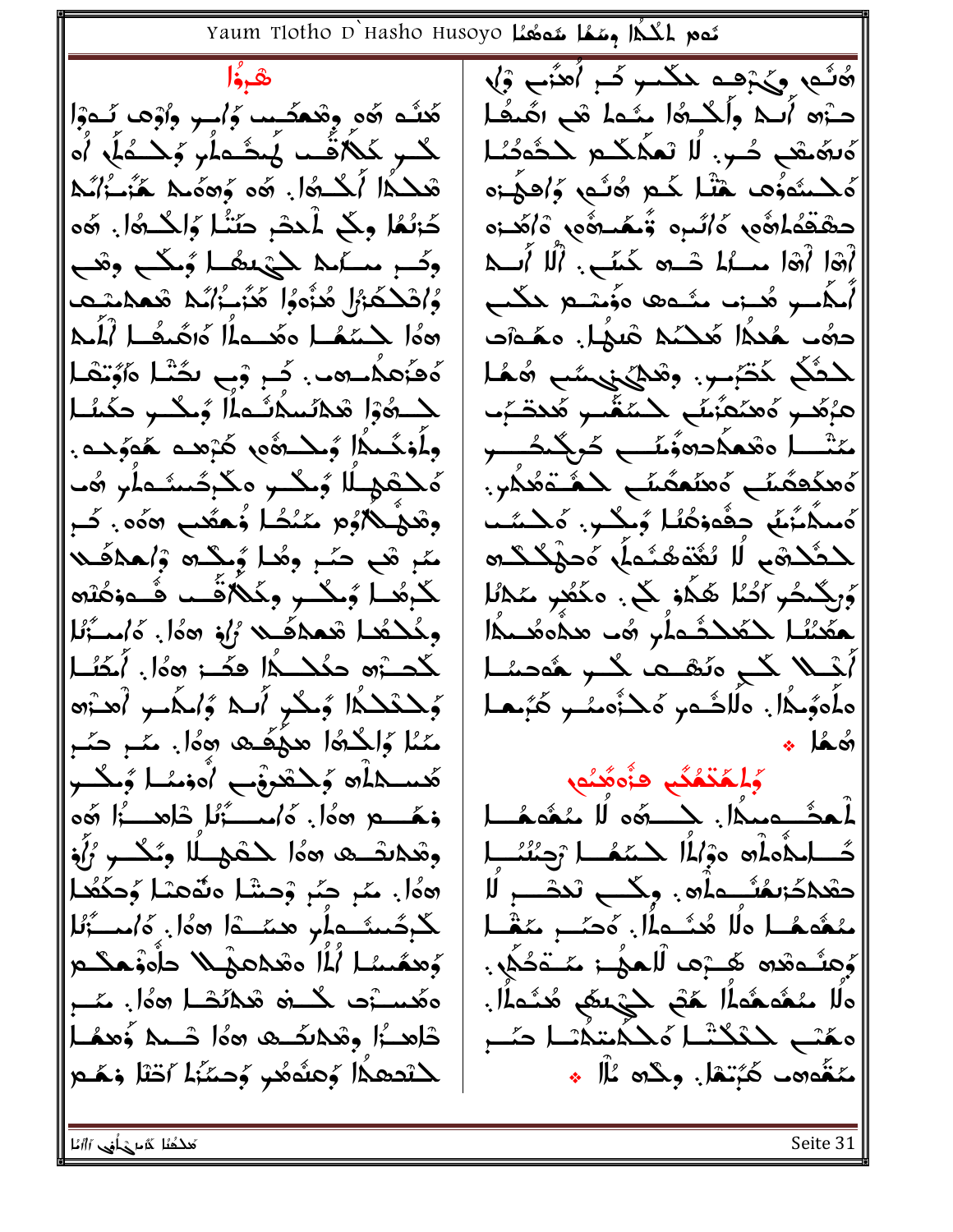raum Tlotho D Hasho Husoyo تَمَهُمُ الْمُحَمُّدُ Vaum Tlotho D Hasho Husoyo ذُهِمًا وْأَهْتُوهِم لَمْكُوفُو إِهْدَ هَا. ادَهُ أَنْ الْمَسْتُوْلَمْ حَاشَـٰهِ الْأَرْبَعَـٰتِ حَسَّـٰمِ ٱٖٮ٨ وۡٮٖ ۙ)ُہ مُدۡتُــا ۖ كَعۡــلَا وَىحُتْــا تَىركُــا (هَكَـىئُــا) وَ}وُّــــــــــــــا حَـاكُـــــــــه الله هَعكـــه. منْهمَــل حـــمُـل كَــْمُــل هُم أَوْرِكِمْكُمْ هَدَهْدًا هُمُوَكَّلَا هَاهَ الْمُسْمَرِ وهَبِ ٱلْمَحْسَا هـرُم ٱلمعــكَــمـلا وَلَمَــتَــل وْأَمَّا كَسَّعًا هَيْتَتَ إِمَّا. كَلَّا سَعْبِ قَاةًا أَلَمْكَ. هُعد وْبِ فَكُنْتًا هُنُو، رْجِئْنُـا وُھەُا مىڭگىپ شَكْنُـْـا ھەُا. وكَتَحَسْـا مَهْكــه هُرَمَـــه. مكـــر كَأْسِتُمْلَا وَحَنَّسْتُهُكُمْ مُغْتَبِ هِدَ لَا وُامكُسو هُـزًا وَىقَتْـا هِأَكْــهَا وكَــلاً ەئەتەرەكى كىشى ئەللىشلىر ھىمكى ثَلا. كَتَعْمَلُا مَكْرِجْمَةُ أَحْكَشُور. ئىتكىس ەڭرەبىلا رچىگىپ ۇھشـەھُد ەھھىلا ھُوٓا ٱٖٮـــو ھَـــــدَّا وَىصَّــا هِمَالِكَ 50\$. 6/مىڭۇلا ۋىمار ئېھىدە لمكَنَّفُا هُبِ أَسْتَحِكَ. لمَكْيَبِ الْمَجْرِيب لِحَمْدِمِلًا. مِكْمِ حَثْلًا أَمْاهِنَبِ لِحَمْدِمِلَا هُه وَدْهِ حَكَّمْهُا. كَمْعَنُّهَا وَبِ لِمَعَ وُحكْسِ سُتْهَتَ مَتْسًا وُحِعُدِجَكُمْ يَحْتَقَا لْمُوْحِكْ. هُكْتُبِذَأْ هُبُعِجَا سِكْتُ لِمَعْتِ وُلَمَالٍ وَأَقْسِبُ لِلْمُؤْوَوُكُ لِ وهُنَّى بَرْجِهْ كَرْهُا أُمُّا وَحكَـرٍ قَـاةٌا هَفَزْوُهُــد لَا أُهْهَــتُمْ هُبِ شَــْهِلْمَا هُبْتُمْلِ. وَكَرِيْهِمْ مِكْسِمًا لِكُلّْسٍ مِنْكَ هزُّهكَا. كَمْلَا زُّهكُمَا وِكْتْمَلَلْ فَنزُّوَفُـر مُكْتَبِعَةٍ وِكَبِلًا كَبُعِجًا وِلْمَائِيَّةٍ مَّع صُمُــا ەھَــى ضُــْـــەُ مُشَـــەەت لْمَحْمَدُ الْكَرْتِكُمْ ابْسَرْتُهِ الْأَشْكَرِ مِنْهُ ەقپەي ھەركىكى ھەتكىنى كەنگىزىسىزە هُدْ: 100 . كَامِيَّىُّلْ وِحْرِهُمْ وَوَّىْلِلْمِصَّى وُحكُرِ لَاهُمْرَا هُـٰٓا أَبِـدْ مِمْكَـٰ; 30]. ولْسُّــْ حسَّـُـْبِ هِلْاَخْتَصَــْتِرْ خَيْـِئْـُـهَـٰبُر أَهَٰدُا ۚ وَ ۖ وَهُ مَهُدئِهِ أَحُبَّتُهِ. حَنْبِ ەتمكاھىيىگە كەڭمگىسىر. ەتىسىسۋا حَعَدخُـڡامُر. هَمىدُـڡ هُـڡُـمُـا وحَصُدا مُدهَدّه حُرْم كَــلا يُــثَــمأَـر وحُدــٰزًا وِمُوُتًا. لَمُحَْمِيكًا أَبْرًا وِهُدْ;ا كُـرِ لمسهُلم كُعُسِيرٍ هُءٍ وَهْبِ كَتَعْقَصَا لَكُنْت ِ. هَ وَمِ لَكُمْ وَجُعَلْهُمْ هَكَبْتُكُلُّمْ بَهُمْ مِنْ رَأْمَلْ مِنْ مِنْ مِنْ الْمَمْرِ تَعكَــٰءمـٰ حَكَّرْهُــا وُلِـكْــرِ هَٰذَبْرِخُفُـاً. كَحْزُّەھمُـْا وقْتُلُـر ھَمُـٰءَوُلا ھَارِ. ەكْب ەُاھيُـا كَــ هَىنُـا أُهُننُـا. ەَھكْتُنا حِثْـٰدَكُـٰرِ مَـفَـٰدَكَـٰـرِ صـُرْمِ ۞هُا ٱلْعَـٰـُـٰا كَشَمْلًا. أَمَكْلًا وِلَلَّوْد كَے حَقْدا وُحْكَـرِ أَمِرٍ أَهَدًا كَتَحْفِظُا أَمْأَوُكُوْ وَأَمِي تَعْمَلُ كَبُسُمَا. كَاسْتُا لَكَ وَوَصَلْكَا تَقْتَلَا هذم يُهْمَا هَدَّمِت مِهْمِد أَهْدِ مِهْمِ وَوْسِمِ لِمُوتِ وَكَلِّكُمْ أَتْسَبُّتْ وَتْوَلِّكْسَتْ َكْخَاوُا مُعْمِينُنَا وَعِنُعِكُمْ ِ فَنُعْجَمَ لكسبر لمُوصئصا ولمُورْبِكَا ولَاحْسَنْ م كِيْحْمُلْكُمْ هُمْا هِءُا اَحْنُطْ وْبِ وْتَحَكّْدْ

الخالف منه أحدثه المفكض